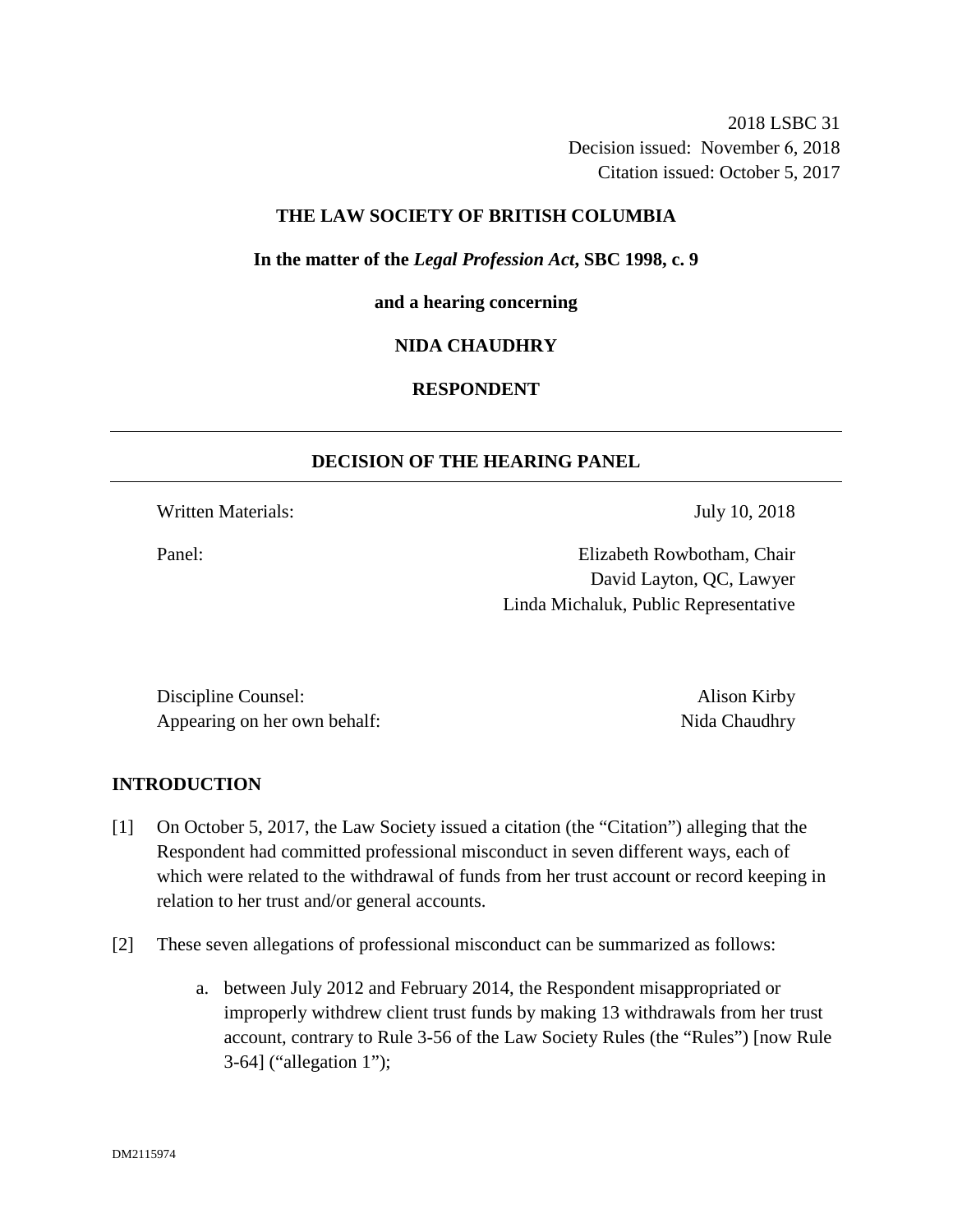- b. on three occasions between July 2012 and December 2013, the Respondent withdrew trust funds in purported payment of fees without first preparing a bill and immediately delivering the bill to her clients, contrary to Rules 3-56 and 3- 57(2) [now Rules 3-64 and 3-65(2)] ("allegation 2");
- c. on one or more of 62 instances spanning from June 2012 to February 2014, the Respondent withdrew trust funds when there were insufficient funds held to the credit of the client on whose behalf the withdrawal was made, contrary to Rule 3- 56 [now Rule 3-64] ("allegation 3");
- d. the Respondent failed to honour a trust condition imposed on her on August 2, 2012 by opposing counsel on a real estate file, contrary to Chapter 11, Rule 7 of the then in force *Professional Conduct Handbook* ("allegation 4");
- e. on September 14, 2012, the Respondent affixed her electronic signature to a Form B mortgage filed with the Land Title Office when she did not have a copy of the mortgage in her possession, contrary to s. 168.3(3) of the *Land Title Act*, RSBC 1996, c. 250 ("allegation 5");
- f. between June 2012 and April 2014, the Respondent failed to comply with Rule 3- 56 [now Rule 3-64] by withdrawing funds from her trust account:
	- i. by way of bank draft, on five occasions;
	- ii. by way of cheques that were not marked "trust", on 136 occasions;
	- iii. by way of electronic transfers without supporting documentation, on 82 occasions; and
	- iv. in payment of her fees, without making the withdrawal by way of cheque to her general account, on 60 occasions ("allegation 6");
- g. the Respondent failed to maintain her accounting records in accordance with the provisions of Part 3, Division 7 of the Rules by:
	- i. between June 2012 and April 2014, not preparing monthly trust reconciliations of her pooled trust account within 30 days of the effective date of the reconciliation, or at all;
	- ii. between June 2012 and April 2014, failing to record trust transactions for her trust account promptly and, in any event, not more than seven days after a trust transaction;
	- iii. between June 2012 and April 2014, failing to maintain a book of entry or data source showing all trust transactions or a trust ledger showing separately for each client all trust funds received and disbursed;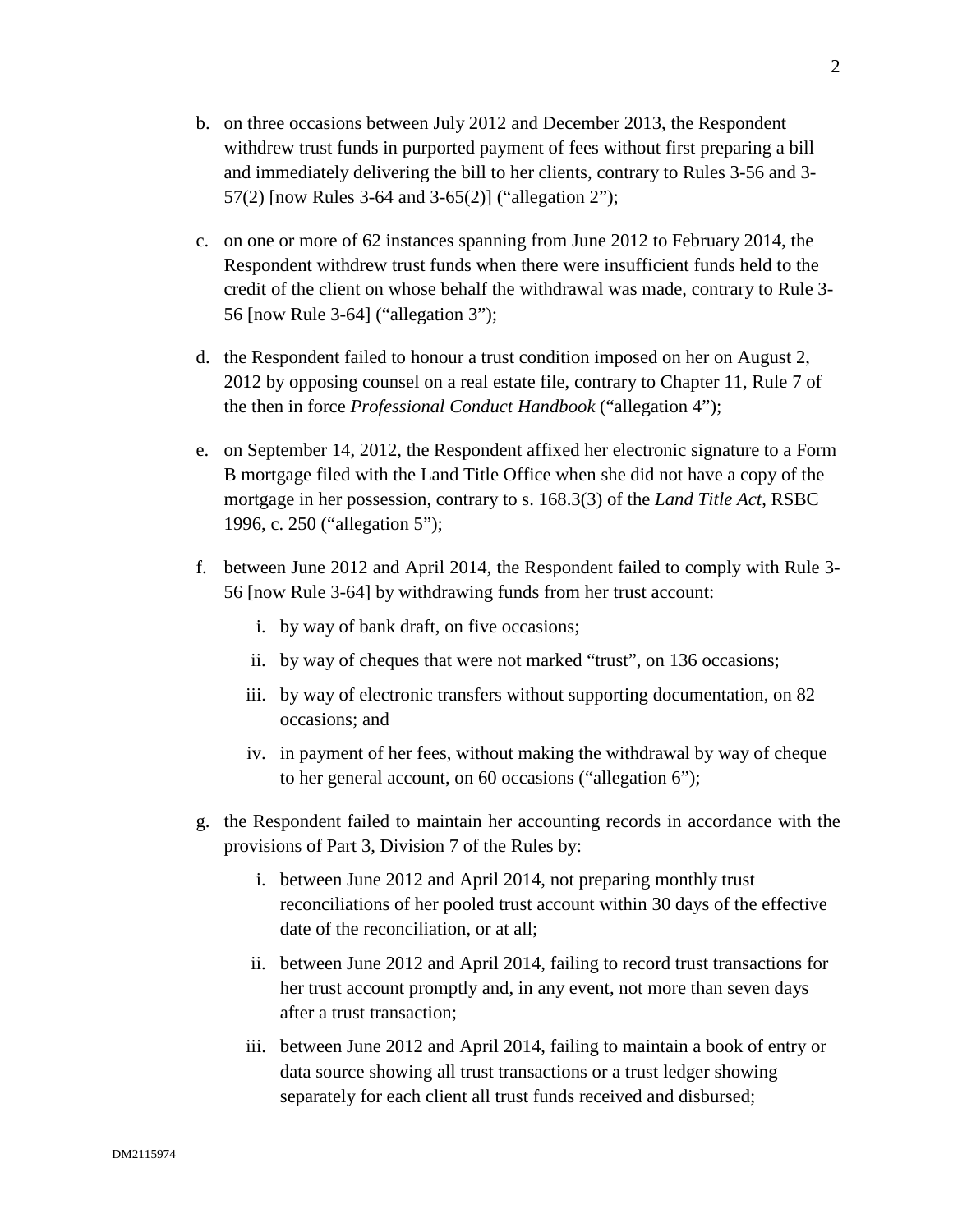- iv. failing to retain all supporting documentation for her trust account, including cancelled cheques for June 2012 and bank deposit slips for June 2012 to April 2014;
- v. between June 2012 and April 2014, failing to retain all supporting documentation for her general account including bank statements, cancelled cheques and bank deposit slips; and
- vi. failing to keep file copies of bills purportedly delivered to four specific clients ("allegation 7").
- [3] The Respondent has conditionally admitted all of the allegations in the Citation, and the parties agree that she should be disbarred as a result of this professional misconduct. For the reasons set out below, we have determined that the Respondent's conditional admission is appropriate and that her disbarment falls within the range of fair and reasonable disciplinary outcomes given the circumstances of this case. We have therefore ordered that the Respondent be disbarred.

## **Rule 4-30 Conditional Admission and Consent to Specified Disciplinary Action**

- [4] Pursuant to Rule 4-30, by letter dated May 30, 2018 the Respondent tendered to the Discipline Committee a conditional admission to the violations set out in the Citation and a consent to a specific disciplinary action, namely, disbarment.
- [5] On June 7, 2018, the Discipline Committee accepted the Respondent's proposal and, pursuant to Rule 4-30(4), instructed discipline counsel to recommend its acceptance to the hearing panel established to conduct the hearing.
- [6] Read together, Rules 4-30 and 4-31 permit a hearing panel to either accept or reject a proposal. It may not substitute a different adverse determination or a different disciplinary action from that recommended by discipline counsel.
- [7] As explained in *Law Society of BC v. Rai*, 2011 LSBC 02, at paras. 6-8, before accepting a proposal under Rule 4-30, a hearing panel must be satisfied of two things: first, that the proposed admission on the substantive matter is appropriate; and second, that the proposed penalty is within the range of a fair and reasonable disciplinary action in the circumstances.
- [8] In particular, it is not the hearing panel's task to decide whether it would have imposed exactly the same disciplinary action had the matter come before it on a contested hearing. Rather, the proposed disciplinary action is accorded deference. This approach allows the Discipline Committee and respondent to craft a creative and fair settlement, while at the same time protecting the public by ensuring that the proposed disciplinary action is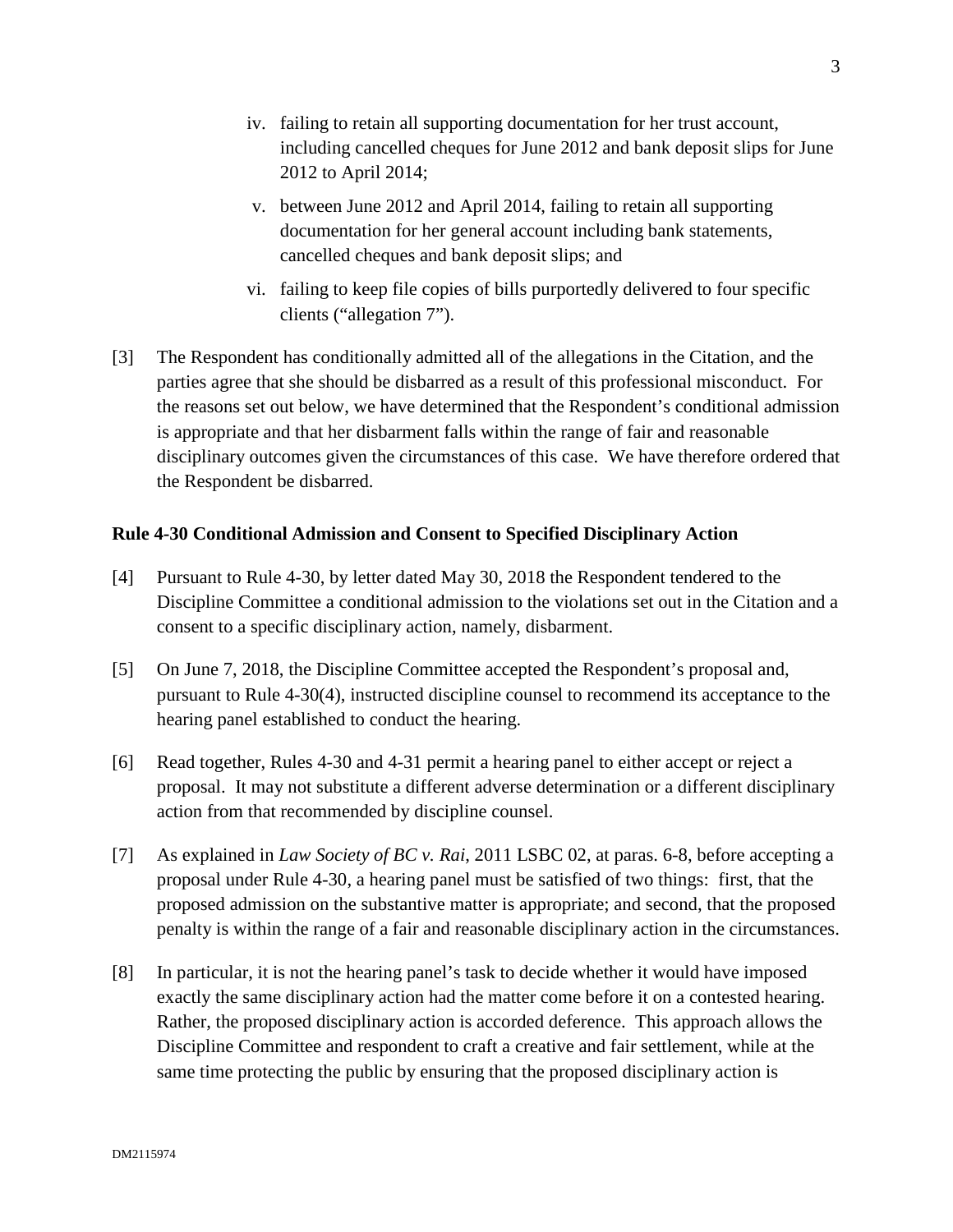imposed only where it represents a fair and reasonable outcome in the circumstances (*Rai*, at para. 8).

## **Hearing on Written Materials Only**

- [9] On June 12, 2018, the Law Society applied to conduct this hearing on written materials only and without an oral hearing pursuant to the Practice Direction entitled "Application for a Hearing in Writing." This application was accompanied by all of the documents required to be considered in order to conduct the hearing on written materials only. It was also accompanied by a letter dated May 30, 2018 from the Respondent, consenting to the hearing proceeding solely by way of written materials.
- [10] Given that there was no factual or legal issue with respect to which oral submissions or testimony were required to do justice between the parties (*Law Society of BC v. Lebedovich*, 2018 LSBC 17, at paras. 4-7), we granted the application to conduct the hearing on written materials only, marked the exhibits submitted and proceeded to decide the matter based solely on written materials.

#### **Amendment of the Citation**

- [11] Many of the allegations in the Citation refer to specific provisions in the Rules that the Respondent is said to have breached. The numbering of most of these Rules changed between the time the alleged conduct occurred and the date of the Citation. After each reference to a Rule that is alleged to have been breached, the Citation therefore includes in square brackets the new numbering of the comparable Rule as it stood when the Citation was issued.
- [12] For example, the introductory words of allegation 6 state that the Respondent "failed to comply with Rule 3-56 of the Law Society Rules [now Rule 3-64] and in particular you did one or more of the following:". Allegation 6 goes on to specify four breaches of particular subrules of Rule 3-56 as they stood at the time the alleged conduct occurred. In each instance, the reference to the subrule of Rule 3-56 is followed by a bracketed reference to what purports to be the new numbering of the comparable subrule – that is, the subrule of Rule 3-64 – as it stood when the Citation was issued.
- [13] After granting the application to conduct the hearing on written materials only, we noticed that the references in allegation 6 to the four subrules of Rule 3-56 that the Respondent was said to have breached were incorrect. In each instance, however, the accompanying "square bracket" reference cited the correct subrule of Rule 3-64 as it stood when the Citation was issued. We also noticed that the "square bracket" reference in allegation 7(b)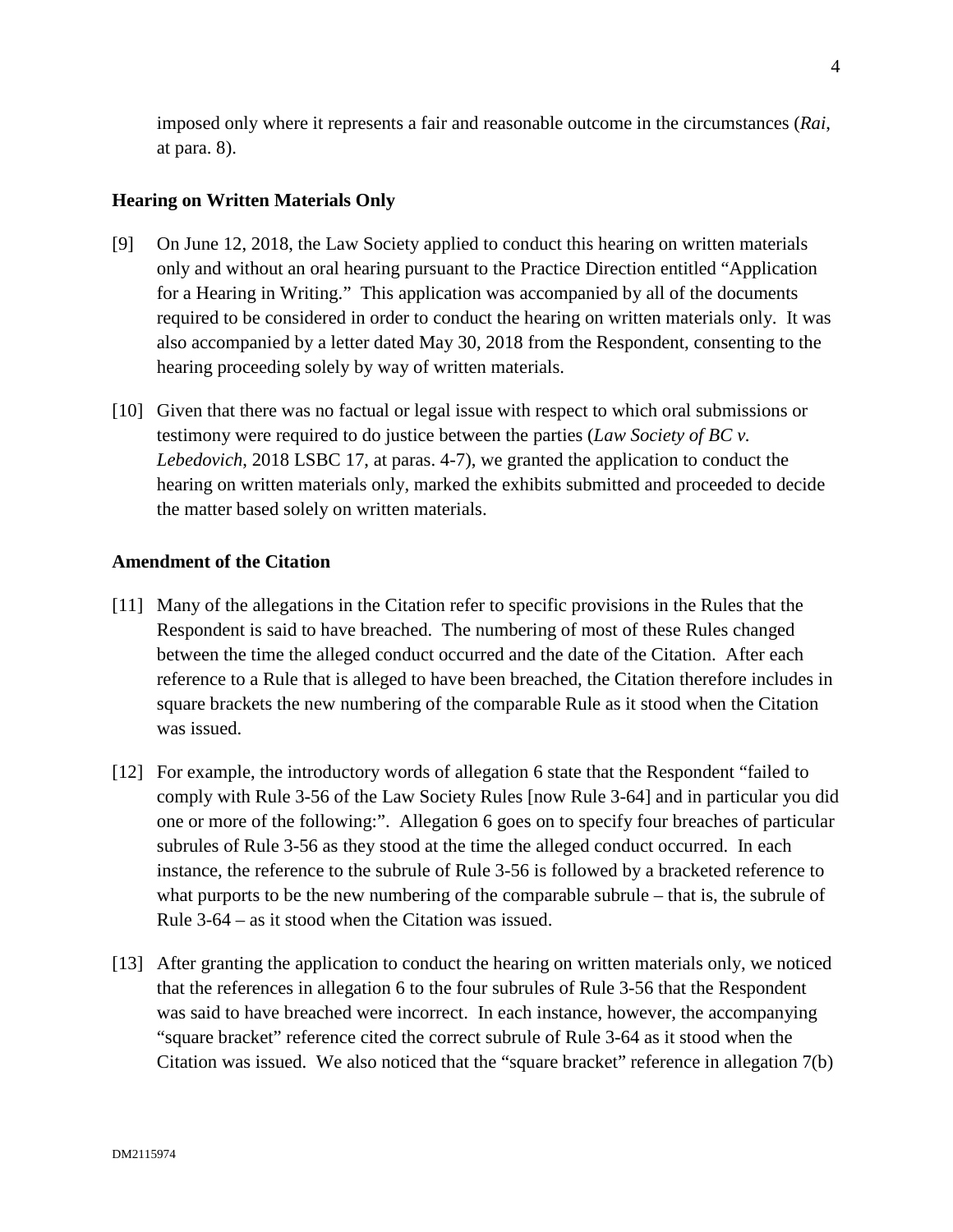cited two subrules of the current Rule, but that only one of these subrules was applicable to the conduct alleged.

- [14] Rule 4-21 allows a hearing panel to amend a citation on its own motion after the hearing has begun, provided the respondent and discipline counsel are given the opportunity to make submissions regarding the proposed amendment. We therefore wrote to the Respondent and counsel for the Law Society proposing amendments to the Citation to correct the errors described above, and providing them with the opportunity to make written submissions if they so wished.
- [15] Counsel for the Law Society made written submissions in support of the proposed amendments. The Respondent did not make any written submissions regarding this issue.
- [16] Having given the parties an opportunity to make written submissions on the proposed amendments and having considered the written submissions received, we have amended allegations 6 and 7 to remedy the errors described above. These amendments were in the interests of justice. In particular, they corrected minor mistakes that we are satisfied did not mislead the Respondent regarding the nature and substance of the allegations against her, and they did not cause the Respondent any other unfairness.

## **The Respondent's Admissions**

- [17] On May 3, 2018, the Law Society served the Respondent with a Notice to Admit. As the Respondent did not respond to the Notice to Admit, pursuant to Rule 4-28(7), she is deemed to have admitted the truth of the facts set out in the Notice to Admit and the authenticity of the documents attached to it.
- [18] In addition to admitting the facts recounted in the Notice to Admit, in her letter to the Law Society dated May 30, 2018, the Respondent admitted that she intentionally misappropriated client funds as set out in allegation 1 of the Citation and that she committed professional misconduct by committing the disciplinary violations alleged in allegations 1 to 7 of the Citation.

## **RELEVANT FACTUAL BACKGROUND**

- [19] The Respondent attended and passed the Law Society's Professional Legal Training Course in February 2011. She was called and admitted as a member of the Law Society on July 25, 2011.
- [20] After her call, the Respondent practised for about 11 months with a small firm in the Lower Mainland.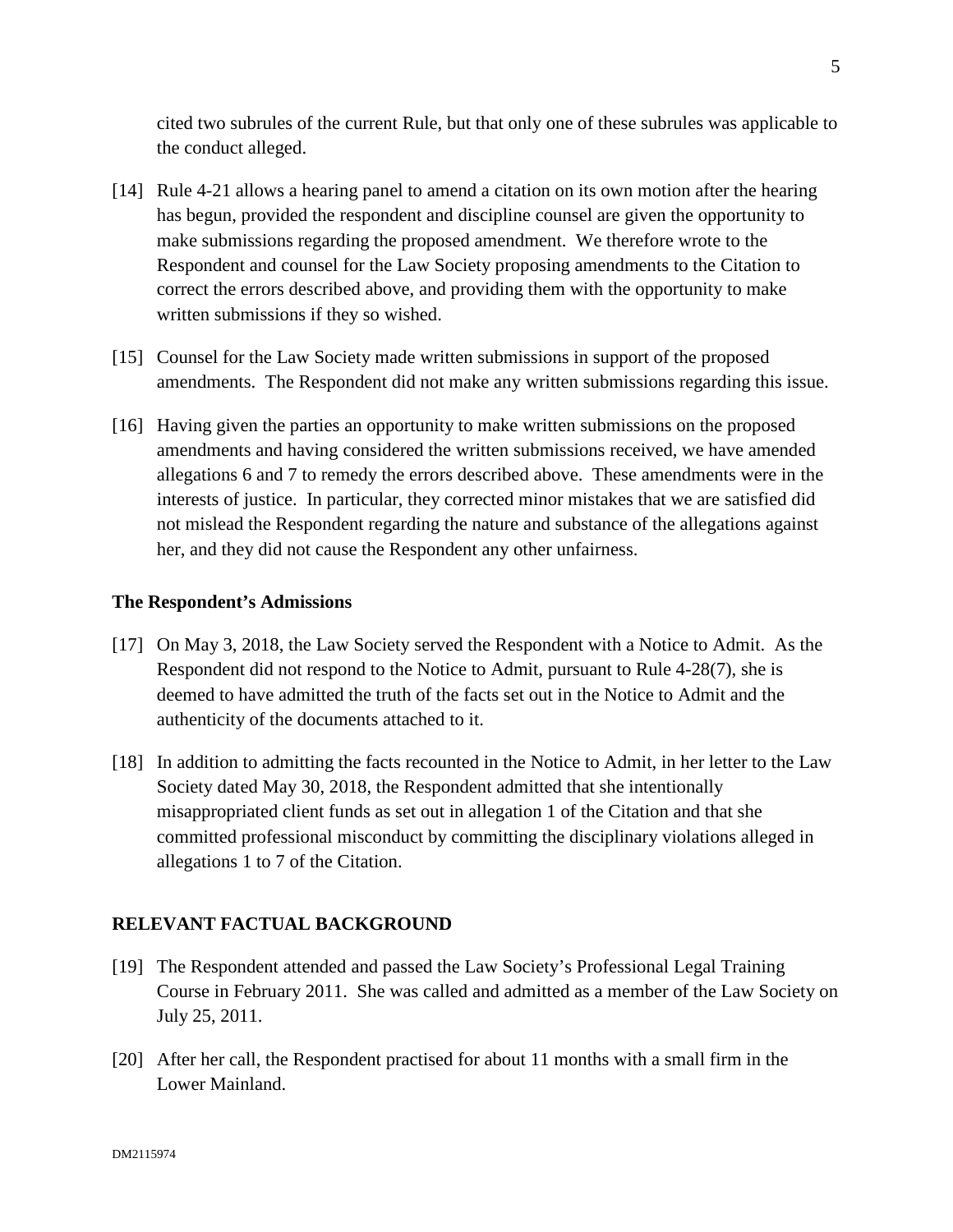- [21] On June 4, 2012, the Respondent began practising as a sole practitioner through her law firm Infinite Law.
- [22] On January 3, 2013, the Respondent completed the Small Firm Management Course as required by Rule 3-28.
- [23] The Respondent's 2013 Annual Practice Declaration indicates that her practice was composed of the following areas: 60% family; 25% residential real estate; 6% corporate; 5% civil litigation (plaintiff); 2% creditor remedies; 1% motor vehicle (plaintiff); and 1% wills and estates.
- [24] The Respondent remained a sole practitioner until February 3, 2014, at which point she joined a law firm in the Lower Mainland. In June 2015, the Respondent joined TWS Legal Consultants in Dubai, United Arab Emirates, and in November 2017, she became a nonpractising member of the Law Society.
- [25] During her 20 months as a sole practitioner, the Respondent operated a pooled trust account and a general account. Allegations 1, 2, 3, 6 and 7 in the Citation concern transactions and record keeping pertaining to these trust and general accounts.
- [26] On January 17, 2014, a Law Society representative attended at the Respondent's office to conduct a compliance audit of her practice covering the period between June 2, 2012 and January 17, 2014. The compliance audit detected deficiencies in the Respondent's accounting records.
- [27] Between April 22, 2014 and January 19, 2015, the Law Society conducted a follow up to its compliance audit.
- [28] The results of the follow up audit led the Law Society to launch a disciplinary investigation concerning the Respondent. The investigation included a forensic audit of her practice covering the period June 4, 2012 to April 23, 2014. The Respondent was provided with a copy of the forensic auditor's written report, which she admits accurately reflects the state of her books, records and accounts during the period in question.
- [29] In February 2016 and July 2017, the Respondent was interviewed by staff lawyers in connection with the disciplinary investigation. She was later provided with a copy of the transcript of each interview. The Respondent was given the opportunity to make any corrections to these transcripts, but did not do so.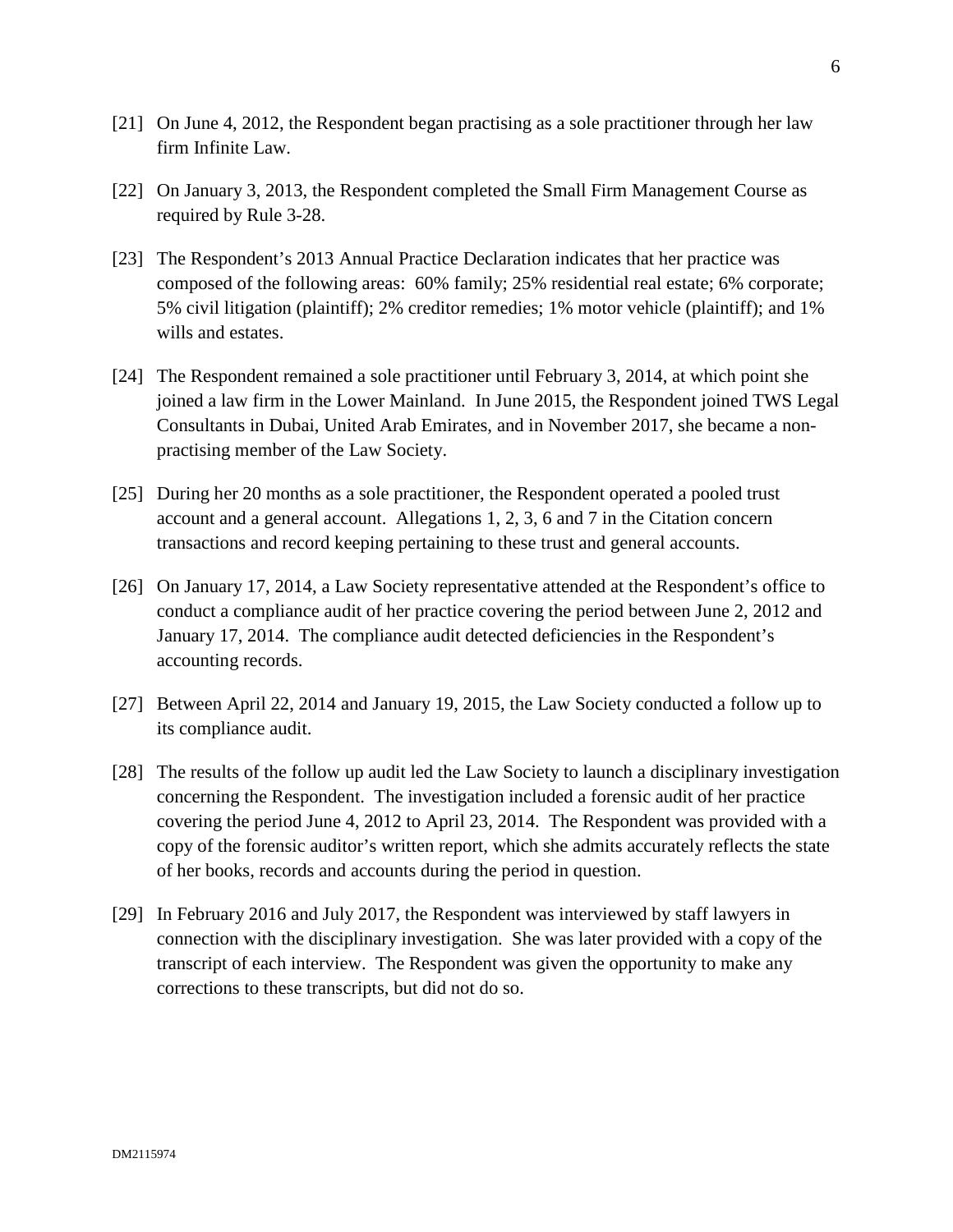## **ADMISSIONS OF PROFESSIONAL MISCONDUCT ARE APPROPRIATE**

- [30] We have determined that the Respondent's admissions of professional misconduct regarding the seven allegations in the Citation are appropriate.
- [31] Before setting out our reasoning in respect of each allegation, we will briefly outline the legal test to be applied in determining whether the proven facts amount to professional misconduct.

## **Legal Test for Professional Misconduct**

- [32] The Law Society must prove professional misconduct on a balance of probabilities. The evidence "must be scrutinized with care" and "must always be sufficiently clear, convincing and cogent to satisfy the balance of probabilities test." See *Law Society of BC v. Schauble*, 2009 LSBC 11, at para. 43.
- [33] Professional misconduct is proven where the accepted facts disclose conduct falling markedly below the standard the Law Society expects of lawyers (*Law Society of BC v. Martin*, 2005 LSBC 16, at para. 171; *Re Lawyer 12*, 2011 LSBC 35, at para. 8). Such conduct displays culpability that is grounded in a fundamental degree of fault but need not constitute intentional malfeasance – gross culpable neglect of the respondent's duties as a lawyer also satisfies the test (*Martin*, at para. 154; *Law Society of BC v. Gellert*, 2013 LSBC 22 ("*Gellert* (F &D)"), at para. 67).
- [34] A breach or breaches of the Rules will only constitute professional misconduct where the test set out in the preceding paragraph is met. In deciding whether the test is satisfied, all of the relevant circumstances must be considered including the number of breaches, their gravity and duration, the respondent's state of mind in committing them and any resulting harm to clients, other lawyers or the integrity of the legal profession and the administration of justice (*Law Society of BC v. Lyons*, 2008 LSBC 09, at para. 35).

### **Allegation 1: Misappropriation of Trust Funds**

[35] The hearing panel in *Gellert* (F &D) said this at para. 71

Misappropriation of a client's funds occurs where the lawyer takes those funds for a purpose unauthorized by the client, whether knowingly or through negligence or incompetence so gross as to prove a sufficient element of wrongdoing. As this definition indicates, there must be a mental element of wrongdoing or fault, yet it need not rise to the level of dishonesty as that term is used in criminal law. See *Law Society of BC v. Ali*, 2007 LSBC 18 ("*Ali* (F &D)"), at paras. 79-80; *Law Society of BC v. Harder*, 2005 LSBC 48 "*Harder* (F & D)", at paras. 55-56.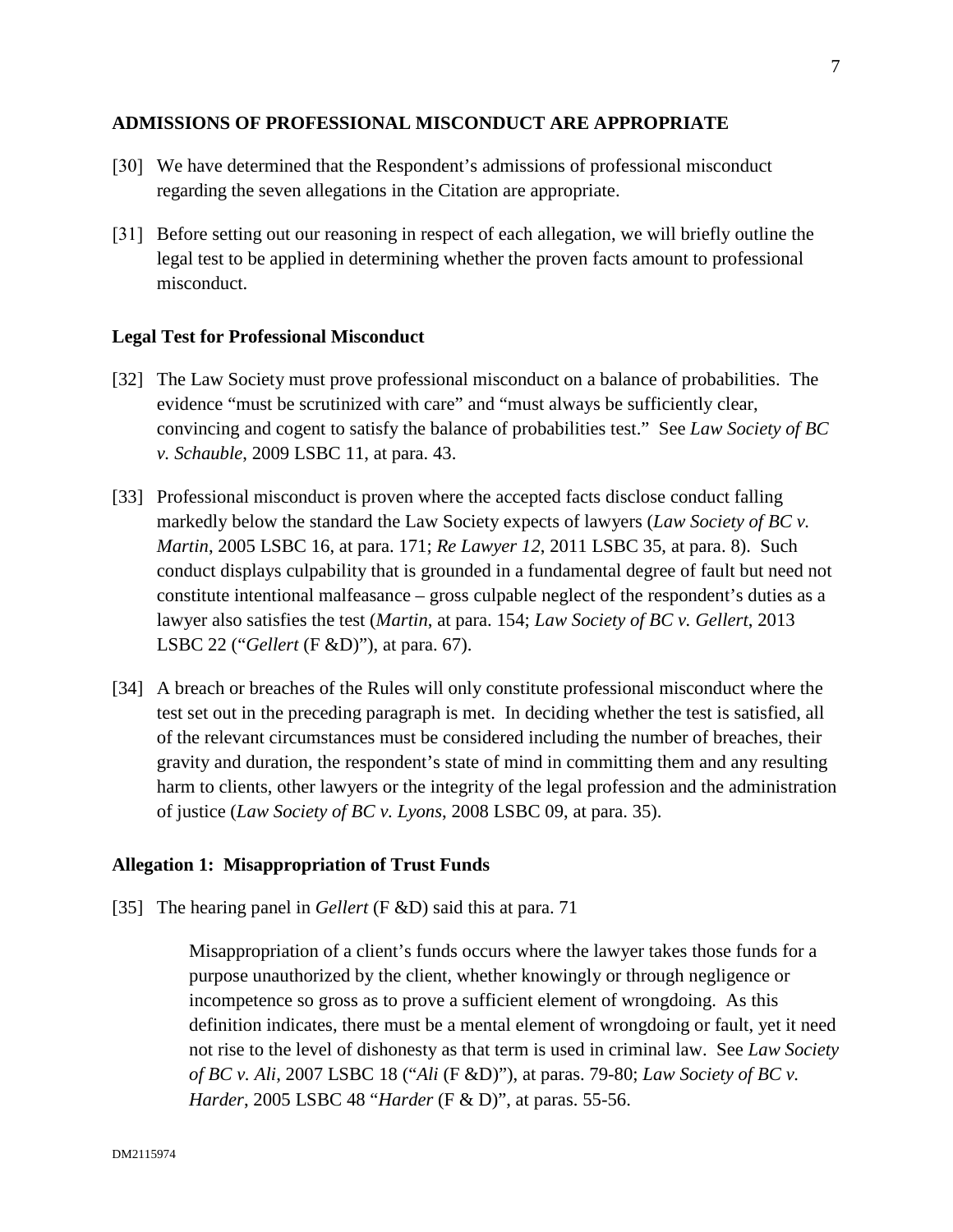- [36] See also *Law Society of BC v. Sahota*, 2016 LSBC 29 ("*Sahota* (F & D)"), at paras. 60-61, 65.
- [37] Conduct meeting this definition is misappropriation regardless of whether the lawyer received any personal benefit. It also matters not that the lawyer intended to, or did return, the funds in short order. Nor does it matter that the amount involved was small or that the lawyer was acting in response to personal financial pressures. See *Gellert* (F & D), at para. 72; *Ali* (F & D), at para. 104; *Harder* (F & D), at para. 56; *Sahota* (F & D), at para. 61.
- [38] The Respondent admits that she intentionally misappropriated client funds and committed professional misconduct by making 13 withdrawals from her trust account when she was not entitled to the funds. These withdrawals occurred between July 2012 and February 2014. By our calculation, the total amount misappropriated was \$6,154.97.
- [39] In eight of the 13 instances, the Respondent withdrew a total of \$3,698.53 from trust without attributing the withdrawals to any specific client matter. She used these funds to pay personal or business expenses such as rent, networking group dues, trust administration fees and student loans (allegations  $1(c)(ii)$ ,  $1(e)-(k)$ ).
- [40] In another instance, the Respondent properly withdrew trust funds in payment of disbursements in connection with a client matter, but then improperly withdrew the same amount (\$128.48) 11 days later when there were insufficient funds on deposit to the credit of the client on whose behalf the withdrawal was made (allegation 1(a)).
- [41] In another instance, the Respondent double billed a client in the amount of \$313.90 and then withdrew funds in payment of the second bill when there were insufficient funds on deposit to the credit of the client on whose behalf the withdrawal was made (allegation  $1(d)$ ).
- [42] In another instance, the Respondent withdrew \$1,049.61 from trust in purported payment of her fees and disbursements when she had not yet prepared and delivered a bill, had not rendered sufficient legal services to justify the withdrawal and held insufficient funds on deposit to the credit of the client on whose behalf the withdrawal was made (allegation  $1(c)(i)$ ).
- [43] In another instance, the Respondent withdrew a total of \$674.06 from trust in purported payment of her fees and disbursements when she had not yet rendered sufficient legal services to justify the amount of the withdrawals and had not delivered a bill to her client (allegation 1(b)).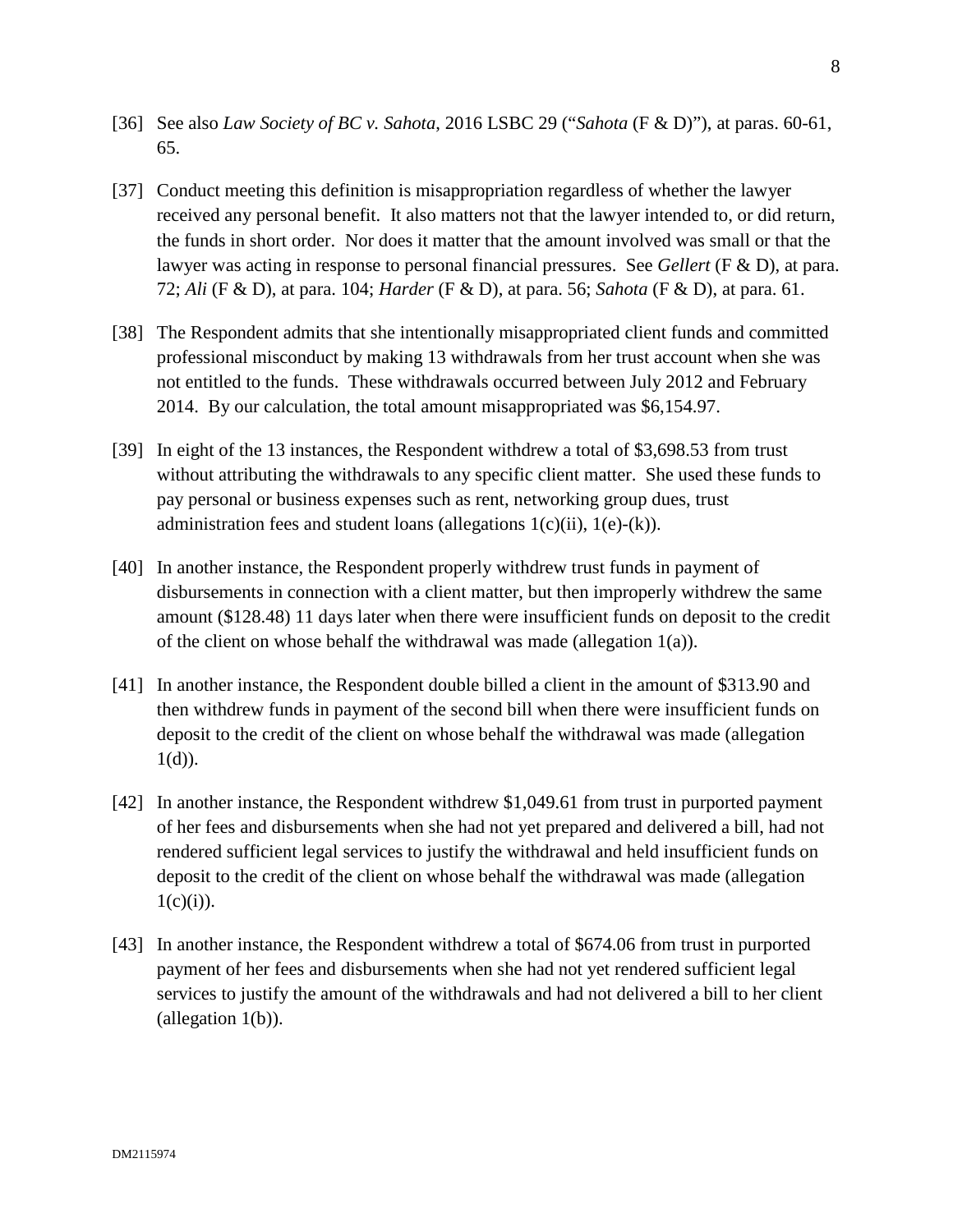- [44] In another instance, the Respondent withdrew trust funds in purported payment of her bill to her client in an amount higher than that set out in her bill, which resulted in her receiving a payment of \$290.39 to which she was not entitled (allegation 1(l)).
- [45] All 13 withdrawals constituted a breach of Rule 3-56(1) [now Rule 3-64(1)] because the funds were not removed from trust for any of the purposes permitted by that provision. Each withdrawal also amounted to a breach of Rule  $3-56(1.2)(a)$  [now Rule  $3-64(3)(a)$ ] because, at the time, the Respondent's trust accounting records were not current.
- [46] Rule 3-56 [now Rule 3-64] is located within Part 3, Division 7 of the Rules. The Respondent admits that, at all material times, she knew that she was personally responsible for ensuring that the duties and responsibilities under Part 3, Division 7 of the Rules were carried out when she dealt with funds in a trust or general account or when she delegated to another person any of the duties or responsibilities under Division 7.
- [47] Given the admitted facts, we conclude that the Respondent's proposed admission to the professional misconduct described in allegation 1 of the Citation, namely, misappropriation of client trust funds and breach of Rule 3-56, is appropriate and that the Law Society has met its onus of proving misconduct regarding this allegation.

## **Allegation 2: Withdrawals from Trust Prior to Delivering a Bill**

- [48] Rule 3-57(2) [now Rule 3-65(2)] prohibits a lawyer from making a withdrawal from trust in payment of fees without first preparing and delivering a bill for those fees to the client. Far from being a mere formality, this interdiction is closely tied to the lawyer's fiduciary obligation to account fully to the client for funds received (see now Rule 3-55) and to the client's right to challenge the reasonableness of the bill before a registrar (see now Rule 3- 65(5) and s. 70 of the *Legal Profession Act*.
- [49] On three occasions, the Respondent withdrew trust funds purportedly in payment of her fees without first preparing a bill and immediately delivering it to her clients, in breach of Rule 3-57(2). More particularly:
	- a. on July 13, 2012, she withdrew \$679.57 held to the credit of a client in trust, but did not issue a bill corresponding to this payment until July 14, 2012;
	- b. on July 30, 2012, she withdrew \$253.60 held to the credit of a client in trust, but did not issue a bill corresponding to this payment until August 14, 2012; and
	- c. on December 17, 2013, she withdrew \$429.25 held to the credit of a client in trust, but did not issue a bill corresponding to this payment until December 20, 2013.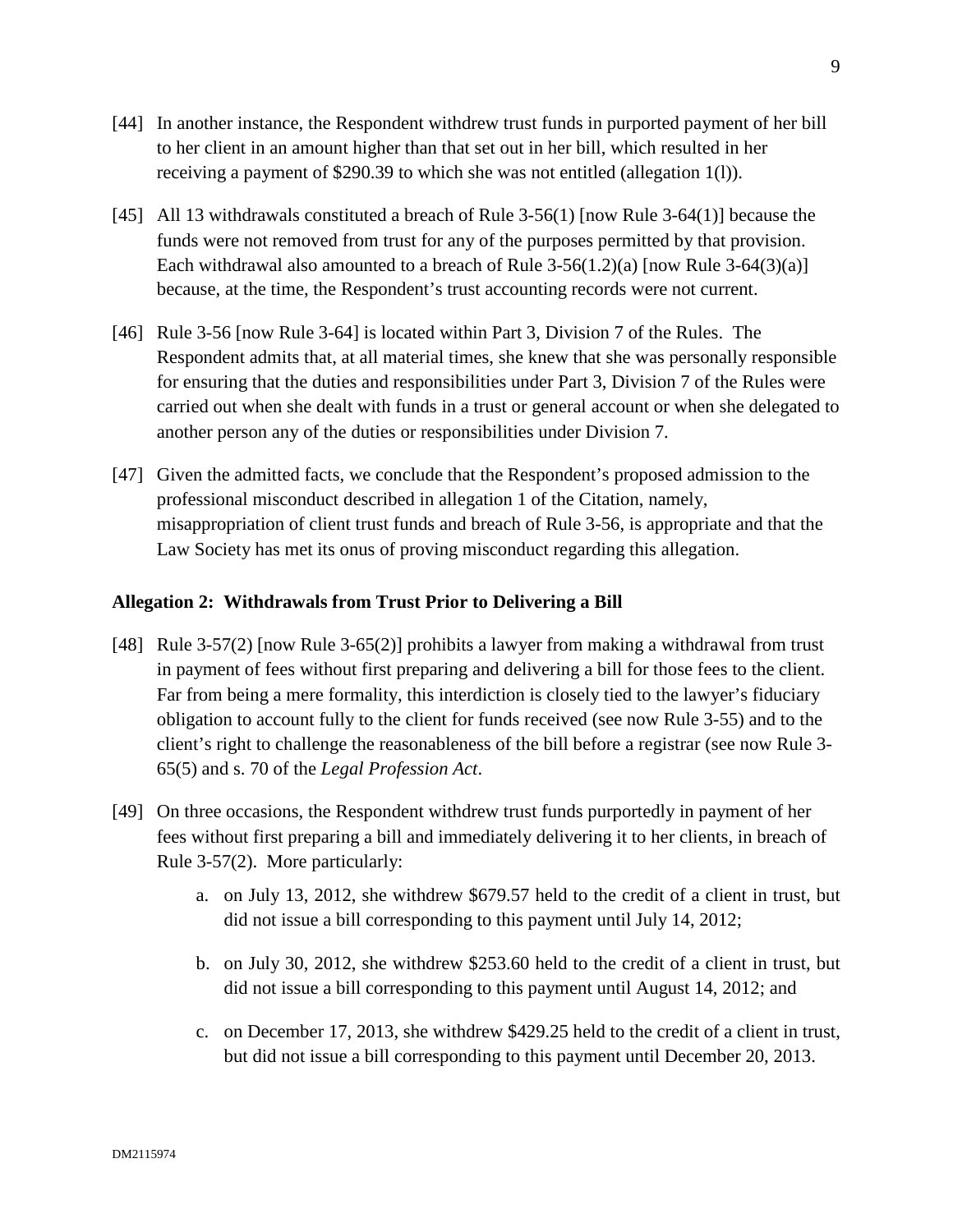- [50] Each of these withdrawals were also in breach of then Rule 3-56(1) [now Rule 3-64(1)] because the funds were not removed from trust for any of the purposes permitted by that provision.
- [51] Rules 3-56 and 3-57 are located within Part 3, Division 7 of the Rules. As already noted, the Respondent admits that, at all material times, she knew that she was personally responsible for ensuring that the duties and responsibilities under Part 3, Division 7 of the Rules were carried out when she dealt with funds in a trust or general account or when she delegated to another person any of the duties or responsibilities under Division 7.
- [52] The Respondent further admits that, in making the three withdrawals in question, she committed professional misconduct.
- [53] Given the admitted facts, we conclude that the Respondent's proposed admission to the professional misconduct described in allegation 2 of the Citation is appropriate and that the Law Society has met its onus of proving professional misconduct regarding this allegation.

## **Allegation 3: Withdrawals from Trust When Insufficient Funds**

- [54] Rule 3-56(1.2)(b)) [now Rule 3-64(3)(b)] provides that no payment from trust funds may be made unless there are sufficient funds held to the credit of the client on whose behalf the funds are to be paid.
- [55] On 62 occasions between June 2012 and February 2014, the Respondent withdrew trust funds when there were insufficient funds held to the credit of the clients on whose behalf the withdrawals were made, contrary to Rule 3-56(1.2)(b).
- [56] The amount of the trust shortages resulting from these withdrawals ranged from \$6.74 to \$157,698.13. Six of the trust shortages exceeded \$2,500, and their total amount was \$213,731.85. While all of the shortages were eventually eliminated, the amount of time they remained unrectified ranged from 1 to 674 days. In 13 instances, the shortages were eliminated within 1 to 3 days. In 10 instances, the shortages were eliminated within 4 to 14 days. In six instances, the shortages were eliminated within 14 to 30 days. In 10 instances, the shortages were eliminated within 31 to 99 days, and in 23 instances, the shortages were eliminated within 100 to 675 days.
- [57] Rule 3-66(1) [now Rule 3-74(1)] requires that a lawyer who discovers a trust shortage immediately pay enough funds into the account to eliminate the shortage. It appears that the 62 shortages were not identified and immediately eliminated by the Respondent because, as described below, she did not record the trust transactions, keep separate trust ledgers or perform monthly trust reconciliations.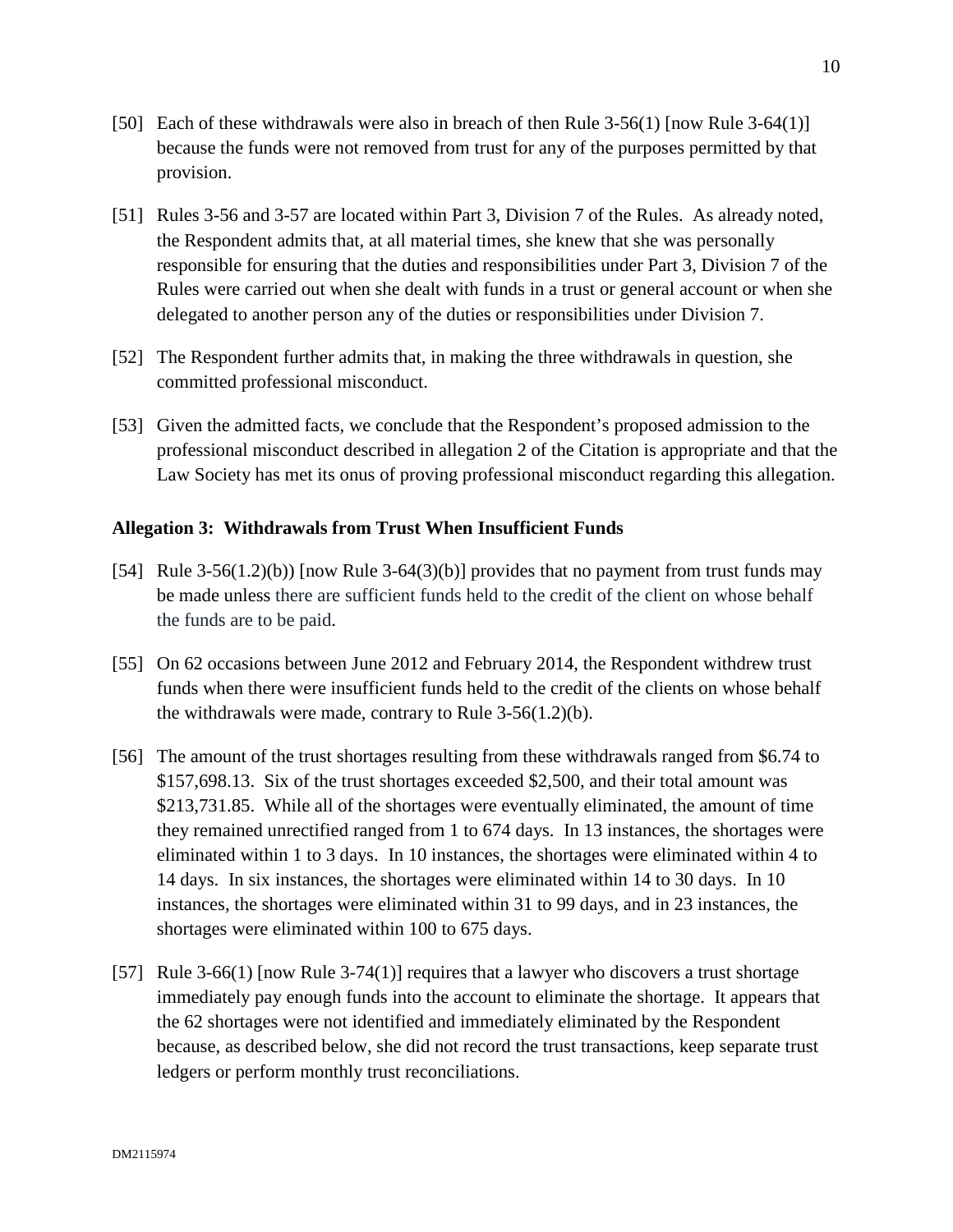- [58] The Respondent's 62 breaches of Rule 3-56(1.2)(b) meant that trust funds held on behalf of other clients were improperly used to meet the obligations of the clients on whose behalf the trust funds were being withdrawn. In a number of instances, the withdrawals resulting in trust shortages were made for the purpose of paying the Respondent's accounts.
- [59] As already noted, Rule 3-56 is located within Part 3, Division 7 of the Rules, and the Respondent admits that, at all material times, she knew that she was personally responsible for ensuring that the duties and responsibilities under Part 3, Division 7 of the Rules were carried out when she dealt with funds in a trust or general account or when she delegated to another person any of the duties or responsibilities under Division 7.
- [60] The Respondent further admits that, in making the 62 withdrawals in question, she committed professional misconduct.
- [61] Given the admitted facts, we conclude that the Respondent's proposed admission to the professional misconduct described in allegation 3 of the Citation is appropriate and that the Law Society has met its onus of proving professional misconduct regarding this allegation.

## **Allegation 4: Breach of a Trust Condition**

- [62] The Respondent acted for a seller in a residential real estate transaction scheduled to close on August 14, 2012.
- [63] On August 2, 2012, the Respondent received a letter from the opposing lawyer in which he stated that the net sale proceeds would be forwarded to the Respondent in trust on her undertaking, among other things, to attend to the payment of the outstanding property utilities in the sum of \$1,972.30, together with penalties and interest, if any, and provide the opposing lawyer's office with proof of same within a reasonable period of time.
- [64] On August 14, 2012, the Respondent received the net sale proceeds from the opposing lawyer's office. However, she did not comply with her undertaking by paying the outstanding property utilities and providing the opposing lawyer's office with proof of same within a reasonable period of time.
- [65] On November 5, 2012, the Respondent received an email from the opposing lawyer attaching a utility notice dated October 30, 2012 from the City of Surrey totalling \$1,972.30.
- [66] Despite receiving this reminder, the Respondent's undertaking remained unfulfilled at the time of her interview with a Law Society staff lawyer in July 2017.
- [67] Chapter 11 of the *Professional Conduct Handbook*, which was still in force during the period covered by the Citation, sets out the obligations of lawyers with respect to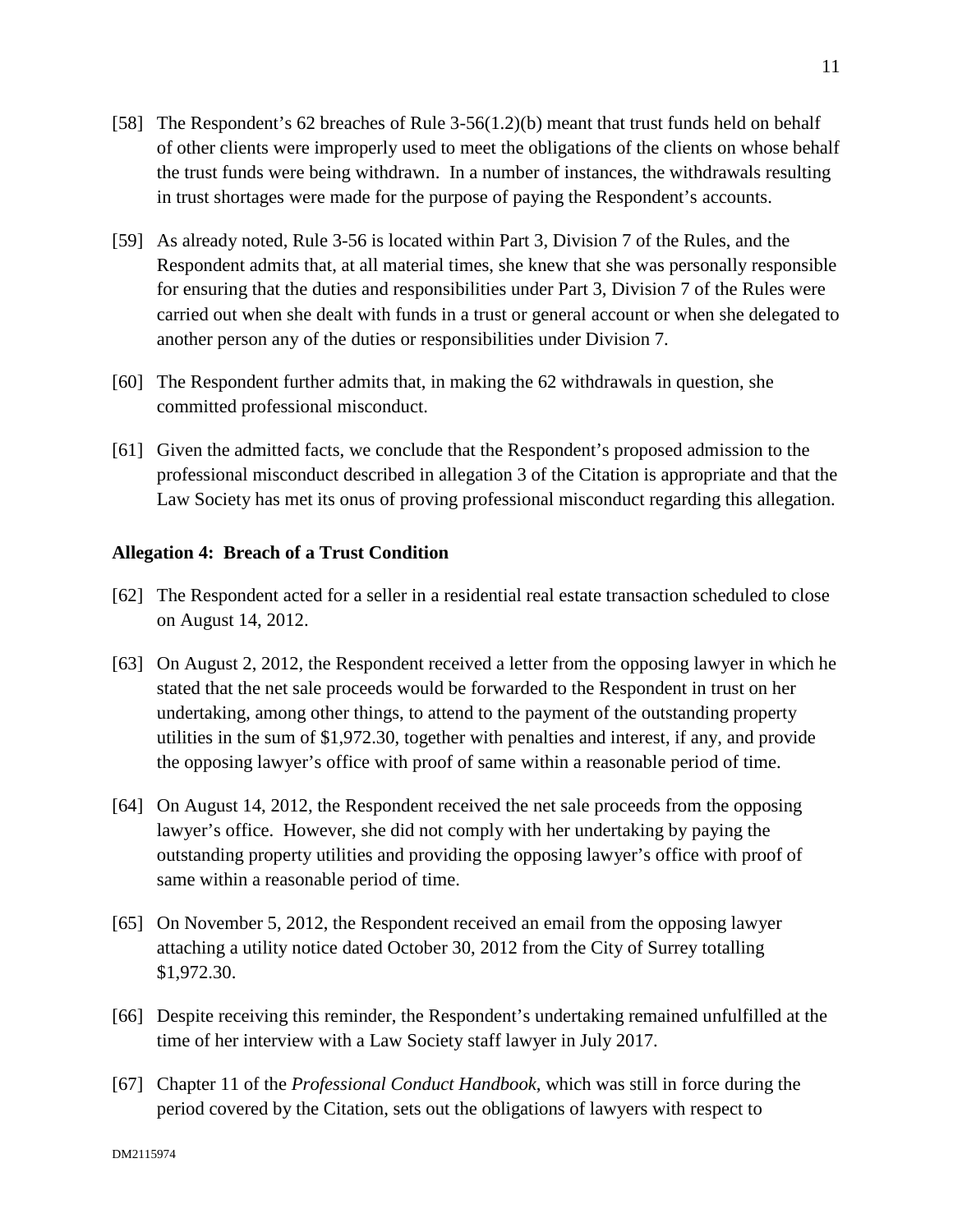undertakings, and Rule 7 states that a lawyer must fulfill every undertaking given and scrupulously honour any trust condition accepted.

- [68] Undertakings and accepted trust conditions are solemn promises made by one lawyer to another and must be accorded the most urgent and diligent attention possible in all circumstances. Their fundamental importance to the legal profession is well established and is an essential ingredient in maintaining the public's trust in lawyers. A cavalier approach to the fulfillment of undertakings and trust conditions is thus unacceptable and has no place in the practice of law. See *Law Society of BC v. Heringa*, 2004 BCCA 97, at paras. 10-11, 15.
- [69] The Respondent admits that her failure to honour the trust condition imposed by opposing counsel with respect to this real estate transaction was contrary to Chapter 11, Rule 7 of the *Professional Conduct Handbook* and constitutes professional misconduct.
- [70] Given the admitted facts, we conclude that the Respondent's proposed admission to the professional misconduct described in allegation 4 of the Citation is appropriate and that the Law Society has met its onus of proving professional misconduct regarding this allegation.

## **Allegation 5: Improper Filing of Form B Mortgage**

- [71] The Respondent acted for two clients in connection with a mortgage refinancing with a closing date of August 31, 2012.
- [72] On August 25, 2012, the clients executed a Form B mortgage in favour of a trust company granting a mortgage over a property.
- [73] On September 14, 2012, the Respondent prepared a revised Form B mortgage that corrected errors in the original Form B mortgage. As a result of these corrections, the revised Form B mortgage contained a different parcel identifier and legal description, a different interest adjustment date, last payment date and balance due date, additional modified terms and a different name of the borrower.
- [74] On September 14, 2012, the Respondent affixed her electronic signature to the revised Form B mortgage and filed it in the Land Title Office on behalf of her clients.
- [75] This filing expressly stated that the Respondent's electronic signature constituted a representation that she had complied with s. 168.3 of the *Land Title Act*, RSBC 1996, c. 250, and that she possessed a true copy, or a copy of a true copy, of the electronic version of the document.
- [76] This representation was not true because the Respondent's clients had not executed the revised Form B mortgage prior to her filing it with the Land Title Office. In other words,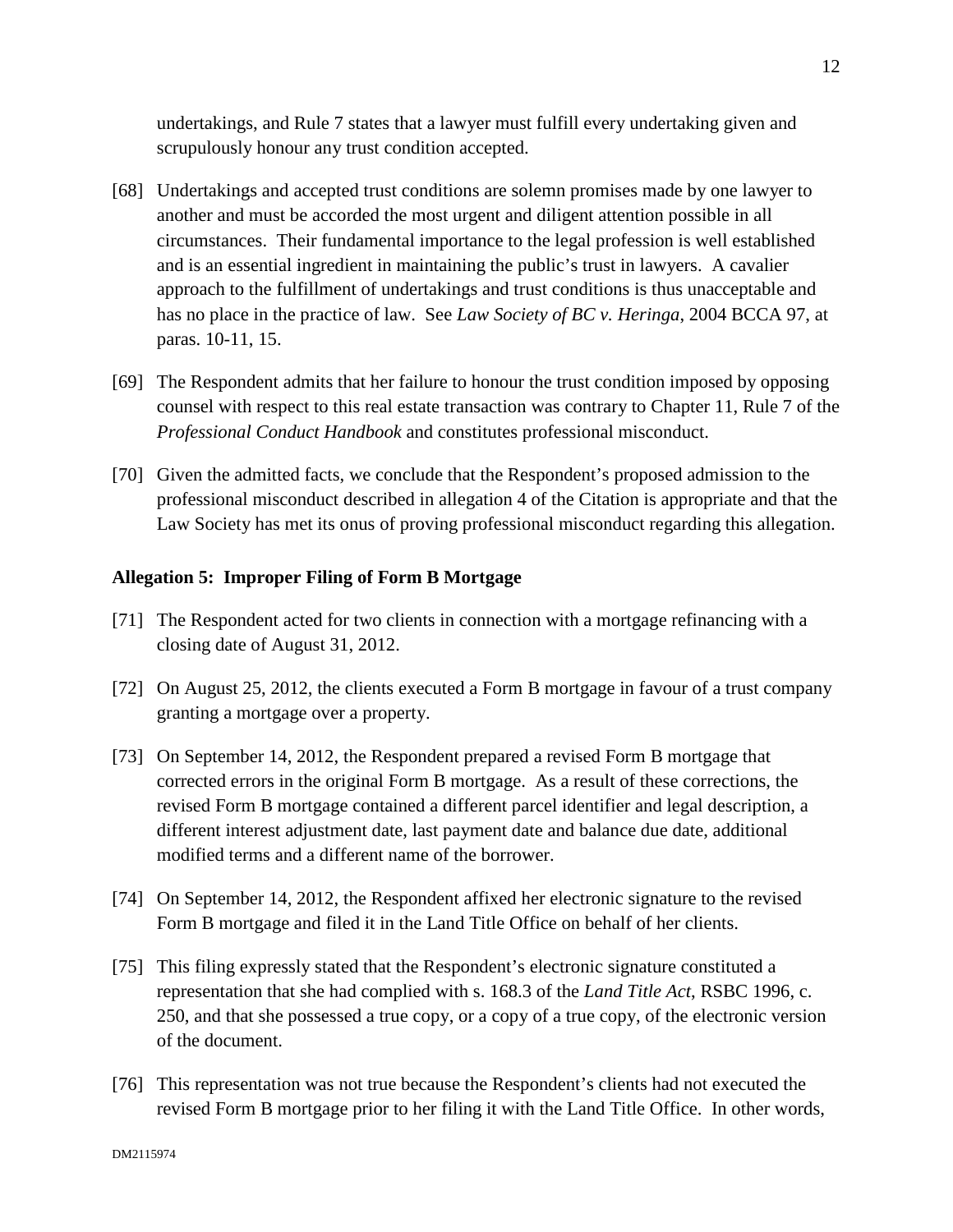she did not possess a true copy, or a copy of a true copy, of the electronic version of the document.

- [77] The Respondent's filing of the revised Form B mortgage was thus contrary to s. 168.3(3) of the *Land Title Act*, which states:
	- (3) A subscriber must not incorporate his or her electronic signature into an electronic instrument unless
		- (a) if Part 5 applies in relation to the electronic instrument, a true copy of the electronic instrument has been executed and witnessed in accordance with Part 5, and otherwise, a true copy of the electronic instrument has been executed in accordance with the enactment that applies in relation to the electronic instrument, and
		- (b) the true copy referred to in paragraph (a), or a copy of that true copy, is in the possession of the subscriber.
- [78] Although the Respondent's failure to comply with s. 168.3(3) did not result in any financial loss, her conduct visited serious harm on the integrity of the land title system, as described in *Law Society of BC v. Williams*, 2010 LSBC 31, at paras. 12-14:

… [T]he electronic submissions provisions under Part 10.1 [of the *Land Title Act*] are important safeguards of the integrity of the land title system in British Columbia. As officers under the *Act*, members of the legal profession play a key role in ensuring the integrity of transfer documents and safeguarding the system from fraud.

Given the importance of the role played by lawyers who act as officers, conduct related to the electronic submission of improperly executed document must be viewed as serious. …

… [T]he submission of documents that are defective in their execution harms the land title system by eroding the reliability and authenticity of documents submitted for registration. Further, because the officer does not submit the originally executed document when an electronic document is submitted for registration, the defect is not apparent, and the Land Title Office cannot scrutinize the original document to ensure its registrability.

[79] The Respondent admits that, by affixing her electronic signature to the revised Form B mortgage without having a true copy of the document in her possession, contrary to s. 168.3(3) of the *Land Title Act*, she committed professional misconduct.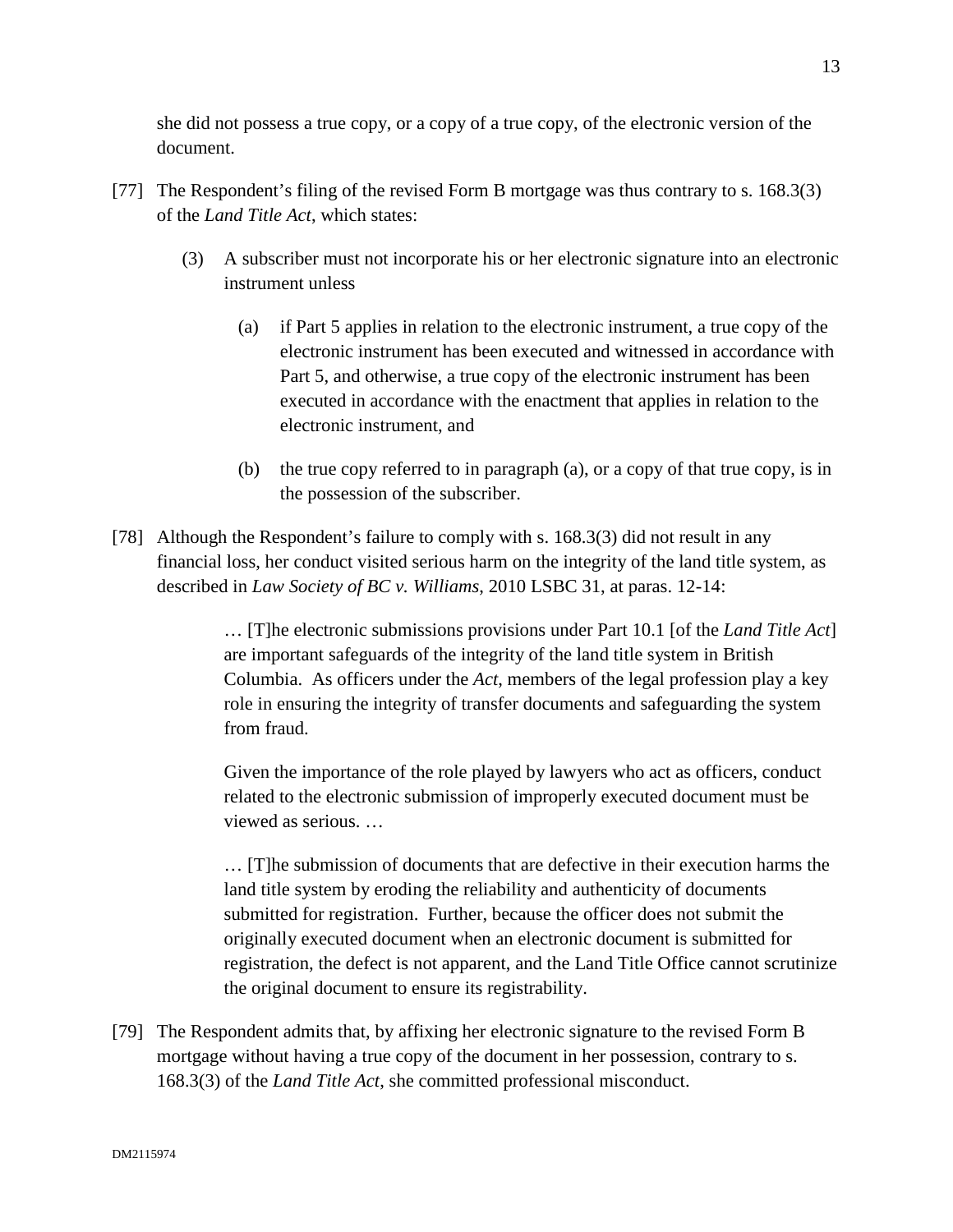[80] Given the admitted facts, we conclude that the Respondent's proposed admission to the professional misconduct described in allegation 5 of the Citation is appropriate and that the Law Society has met its onus of proving professional misconduct regarding this allegation.

## **Allegation 6: Various Breaches of Rule 3-56 [now Rule 3-64]**

- [81] The proper handling of trust funds is an integral part of the practice of law (*Law Society of BC v. Tungohan*, 2017 BCCA 423, at para. 24). The public must be able to entrust property, and particularly money, to members of the legal profession knowing that it will be properly accounted for. Maintaining this confidence is imperative, not only with respect to each client, but also with respect to the public at large. The rules governing the withdrawal of money from a trust account play an important role in helping to ensure that client funds are properly handled and that the integrity of the legal profession is maintained. See *Law Society of BC v. Sahota*, 2018 LSBC 20 ("*Sahota* (Review)"), at para. 12; *Law Society of BC v. Lail*, 2012 LSBC 32, at para. 10; *Law Society of BC v. Tungohan*, 2015 LSBC 26, at para. 13.
- [82] Rule 3-56(1.3) [now Rule 3-64(4)] limits the manner in which a lawyer can withdraw money from a trust account. It does not permit withdrawals by way of bank draft. Yet on five occasions in 2012, the Respondent used bank drafts to withdraw funds from her trust account in amounts totalling \$1,136,265.77 (allegation 6(a)).
- [83] Rule 3-56(2) [now Rule 3-64(5)] requires that funds withdrawn from a trust account by cheque be withdrawn with a cheque marked "trust". During the period covered by the Law Society's investigation, with the exception of the cancelled cheques for the month ended June 2012, which were not provided, none of the cheques issued from the Respondent's trust account complied with Rule 3-56(2). In total, 136 cheques were issued that were not marked "trust" (allegation 6(b)).
- [84] Rule 3-56(3.1) [now Rule 3-64.1] permits a lawyer to make withdrawals from a trust account by electronic transfer only if specific supporting documentation is created and retained with respect to the transaction. In 82 instances, the Respondent withdrew funds from her trust account by way of electronic transfers without the required supporting documentation, contrary to Rule 3-56(3.1) (allegation 6(c)).
- [85] Rule 3-56(3) [now Rule 3-65(1.1)] permits a lawyer to withdraw trust funds for the payment of fees only by way of cheque payable to the lawyer's general account. In 60 of the 82 instances mentioned in the preceding paragraph, the Respondent failed to withdraw funds from trust in payment of her fees by way of cheque payable to her general account, contrary to Rule 3-56(3) (allegation 6(d)).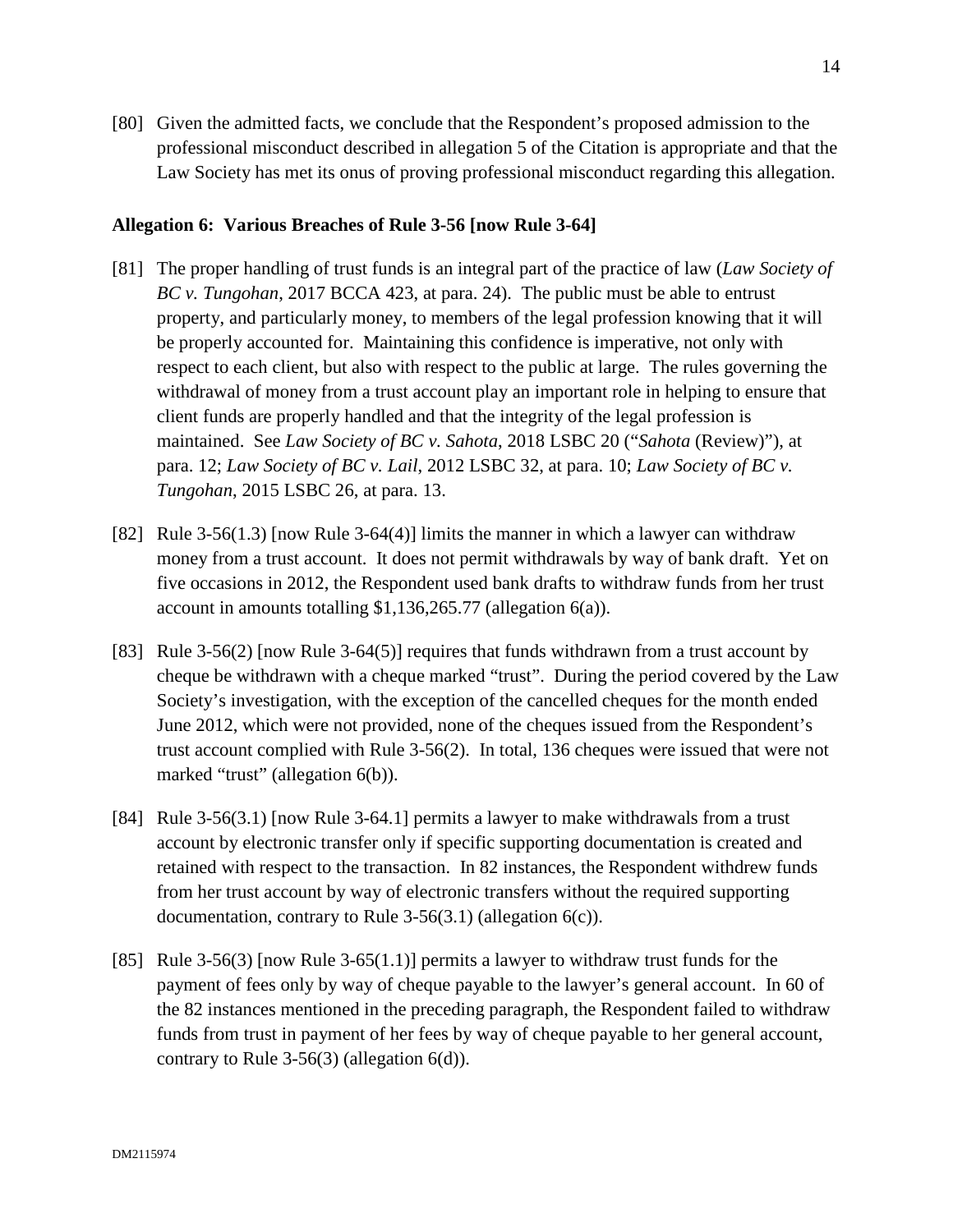- [86] As already noted, Rule 3-56 is located within Part 3, Division 7 of the Rules and the Respondent admits that, at all material times, she knew that she was personally responsible for ensuring that the duties and responsibilities under Part 3, Division 7 of the Rules were carried out when she dealt with funds in a trust or general account or when she delegated to another person any of the duties or responsibilities under Division 7.
- [87] The Respondent further admits that, in making the withdrawals described in allegation 6 of the Citation, she committed professional misconduct.
- [88] Given the admitted facts, we conclude that the Respondent's proposed admission to the professional misconduct described in allegation 6 of the Citation is appropriate and that the Law Society has met its onus of proving professional misconduct regarding this allegation.

### **Allegation 7: Breach of Various Part 3 Division 7 Accounting Rules**

- [89] Proper record keeping through compliance with Part 3, Division 7 of the Rules is necessary to permit a lawyer to determine at any given moment how much money is held in trust for each client. Compliance substantially reduces the risk of loss and client dissatisfaction. For example, proper bookkeeping allows a lawyer to know whether there are sufficient funds held in trust to the credit of a client on whose behalf money is to be paid. It also permits discrepancies between trust ledgers and bank ledgers to be identified, which in turn, alerts the lawyer that the obligation to eliminate any trust shortages has been triggered. A failure to comply with accounting requirements may interfere with the Law Society's ability to fulfill its mandate of regulating lawyers' conduct in the public interest.
- [90] It is thus no surprise that in *Sahota* (Review), at paras. 11 and 17, the review board confirmed that abiding and enduring breaches of Law Society accounting rules are a grave and serious matter and that a lawyer who does not know or understand these rules, or who negligently or deliberately fails to observe them, does so at his or her own peril.
- [91] Between June 2012 and February 2014, the Respondent prepared no monthly trust reconciliations for her pooled trust account, contrary to Rule 3-65 [now Rule 3-73(5)] (allegation  $7(a)$ ).
- [92] Between June 2012 and April 2014, the Respondent failed to record trust transactions for her trust account promptly and, in any event, not more than seven days after each trust transaction, contrary to Rule 3-63(1) [now Rule 3-72(1)(a)] (allegation 7(b)).
- [93] Commencing in June 2012 and continuing to April 2014, the Respondent failed to maintain a book of entry or data source showing all trust transactions or a trust ledger showing separately for each client all trust funds received and disbursed or both, contrary to Rule 3-60(a) and (b)  $[now Rule 3-68(a) and (b)]$  (allegation  $7(c)$ ).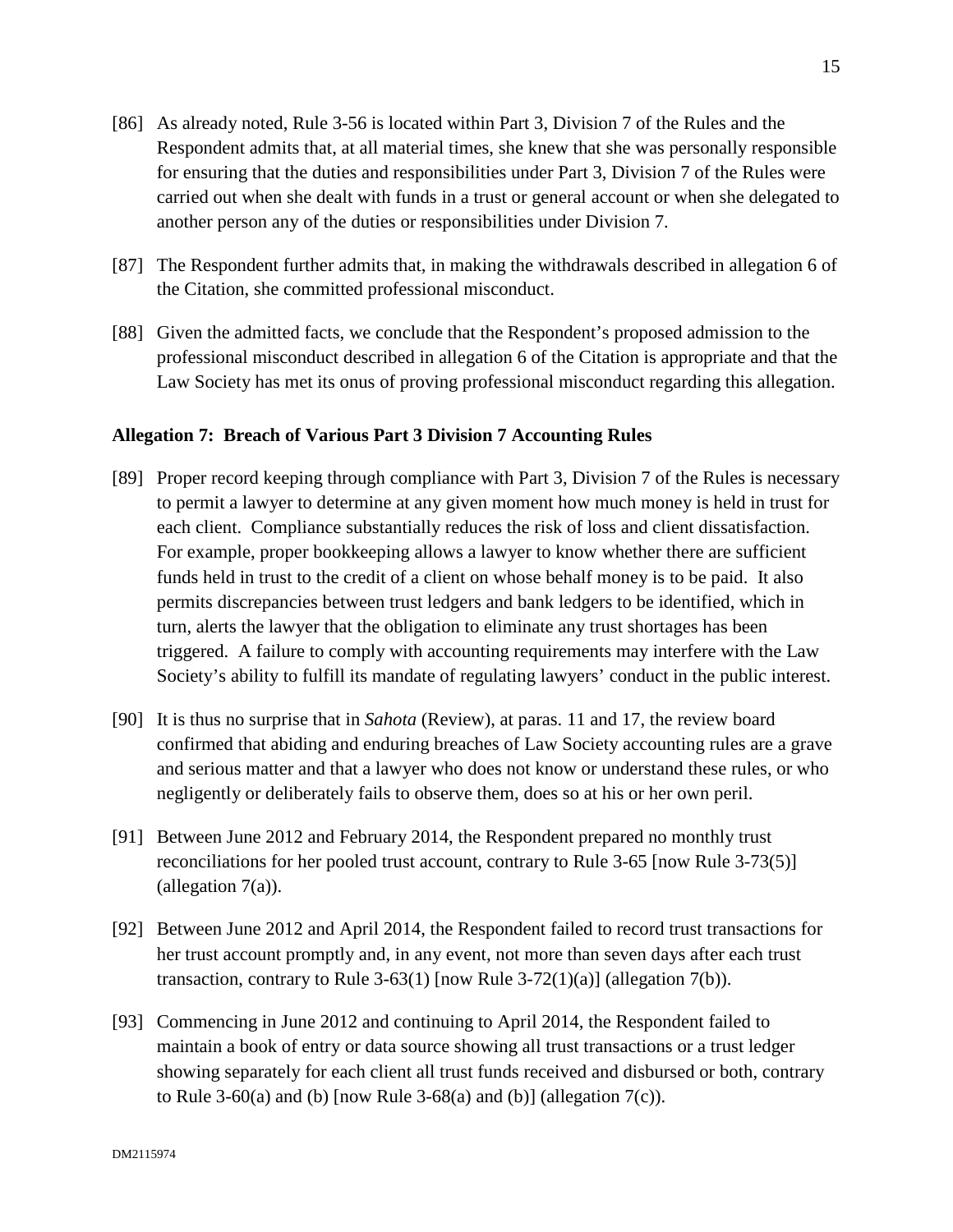- [94] The Respondent failed to retain all supporting documentation for her trust account including cancelled cheques for the month ended June 2012 and bank deposit slips for the period June 2012 to April 2014, contrary to Rules 3-59 and 3-60 [now Rules 3-67(3) and 3-68] (allegation 7(d)).
- [95] The Respondent failed to retain all supporting documentation for her general account including bank statements, cancelled cheques and deposit slips, for the period June 2012 to April 2014, contrary to Rules 3-59 and 3-61 [now Rules 3-67(3) and 3-69] (allegation 7(e)).
- [96] The Respondent failed to keep file copies of bills purportedly delivered to four of her clients, contrary to Rule 3-62 [now Rule 3-71] (allegation 7(f)).
- [97] Taken together, the rule breaches set out in allegation 7 of the Citation demonstrate a widespread failure by the Respondent to maintain her books, records and accounts in accordance with Part 3, Division 7 of the Rules during the 22-month period under investigation by the Law Society.
- [98] The Rules mentioned in allegation 7 of the Citation are located in Part 3, Division 7 of the Rules. The Respondent admits that, at all material times, she knew that she was personally responsible for ensuring that the duties and responsibilities under Part 3, Division 7 of the Rules were carried out when she dealt with funds in a trust or general account or when she delegated to another person any of the duties or responsibilities under Division 7.
- [99] The Respondent further admits that, in breaching the Rules mentioned in allegation 7 of the Citation, she committed professional misconduct.
- [100] Given the admitted facts, we conclude that the Respondent's proposed admission to the professional misconduct described in allegation 7 of the Citation is appropriate and that the Law Society has met its onus of proving professional misconduct regarding this allegation.

# **PROPOSAL WITHIN THE RANGE OF FAIR AND REASONABLE DISCIPLINARY ACTIONS**

[101] As already noted, pursuant to the Rule 4-30 proposal, the Respondent has consented to an order that she be disbarred. For the reasons that follow, we have concluded that disbarment falls within the range of fair and reasonable disciplinary outcomes given the circumstances of this case.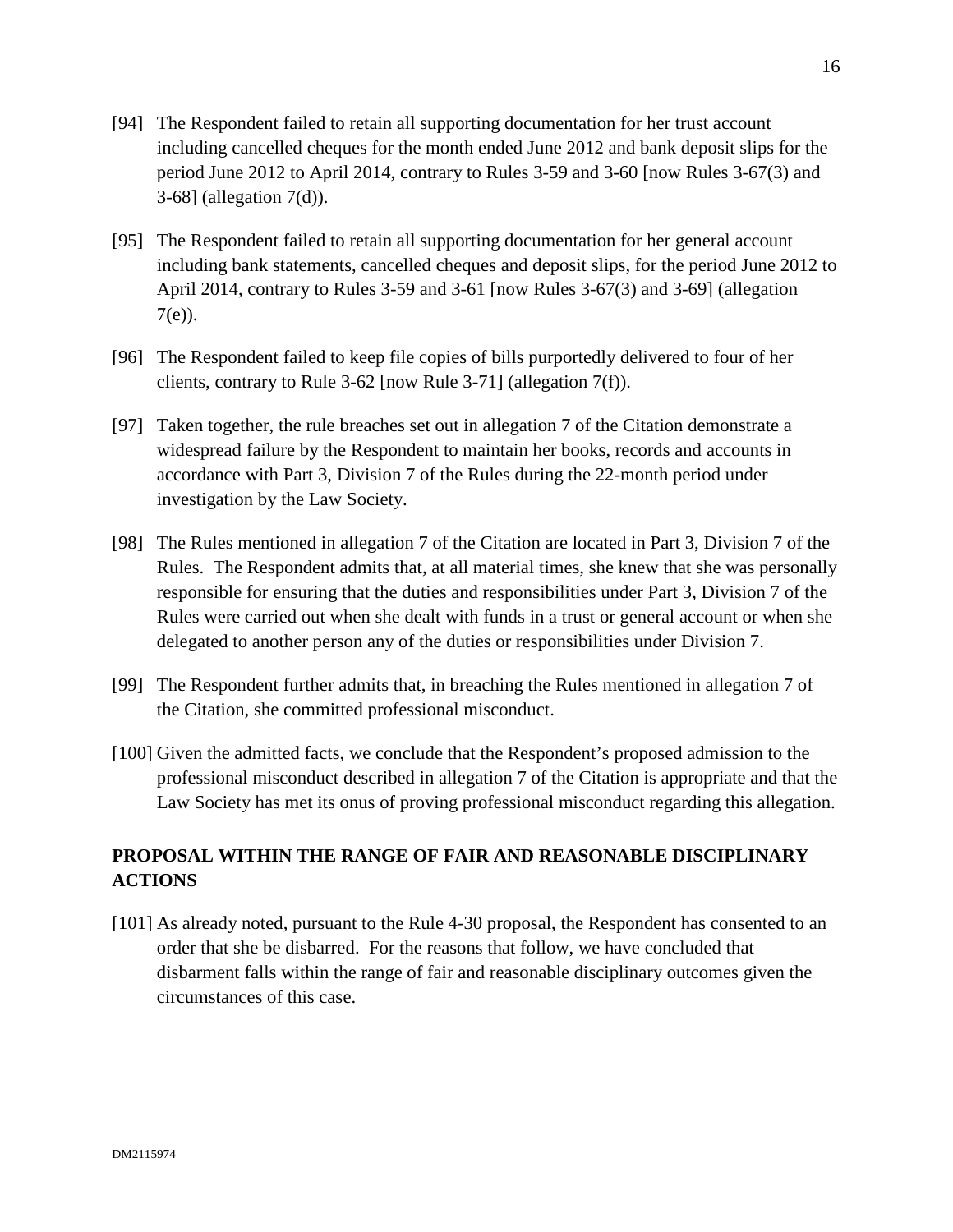## **General Principles**

- [102] The central goal of the discipline process is to protect the public and maintain public confidence in the administration of justice, including confidence in the legal profession (*Law Society of BC v. Hill*, 2011 LSBC 16, at para. 3). Other principles must also be considered, most particularly the respondent's prospects for rehabilitation, but where there is a conflict between protecting the public and rehabilitation, the former interest must prevail (*Law Society of BC v. Lessing*, 2013 LSBC 29, at paras. 13, 57-60; *Law Society of BC v. Nguyen*, 2016 LSBC 21, para. 36).
- [103] Where, as here, a respondent has committed professional misconduct in a number of respects, each of which constitutes a separate allegation on a single citation, the assessment of the appropriate disciplinary sanction is usually made on a global basis. As stated in *Law Society of BC v. Gellert*, 2014 LSBC 05 ("*Gellert* (DA)"), at para. 37:

In cases involving multiple allegations of professional misconduct and/or rule breaches, the usual approach is to arrive at a disciplinary action that is suitable for all of the incidents viewed globally [citations omitted]. A global approach tends to carry with it the benefit of simplicity and will, in most cases, be particularly well-suited to arriving at a result that furthers the objective of protecting the public. After all, the extent to which the public needs protection, and the manner by which such protection is best provided, must ultimately relate to the entire scope of the misconduct in issue and not to each particular wrongdoing viewed piecemeal.

[104] An extensive list of factors often considered at the penalty stage in disciplinary matters is provided in *Law Society of BC v. Ogilvie*, 1999 LSBC 17, at para. 10. This list is not exhaustive and the weight attributed to a factor may vary with the circumstances. Some of the factors may not be engaged in a given case. Others may overlap. Accordingly, not every factor need be expressly reviewed in a panel's reasons explaining why it has reached a particular determination regarding the appropriate disciplinary action. Moreover, the various "*Ogilvie*" factors are often consolidated into more general categories that cover the considerations most relevant to arriving at an appropriate sanction in a particular case. We have done so here.

## **Nature, Gravity and Consequences of the Conduct**

[105] The most serious aspect of the Respondent's misconduct is her intentional misappropriation of \$6,154.97 in client funds (allegation 1). Misappropriation is an egregious betrayal of the trust that clients place in their lawyers. The public's confidence in the legal profession requires that the sanction for misappropriation be significant. A significant sanction is also necessary to promote general deterrence and protect the public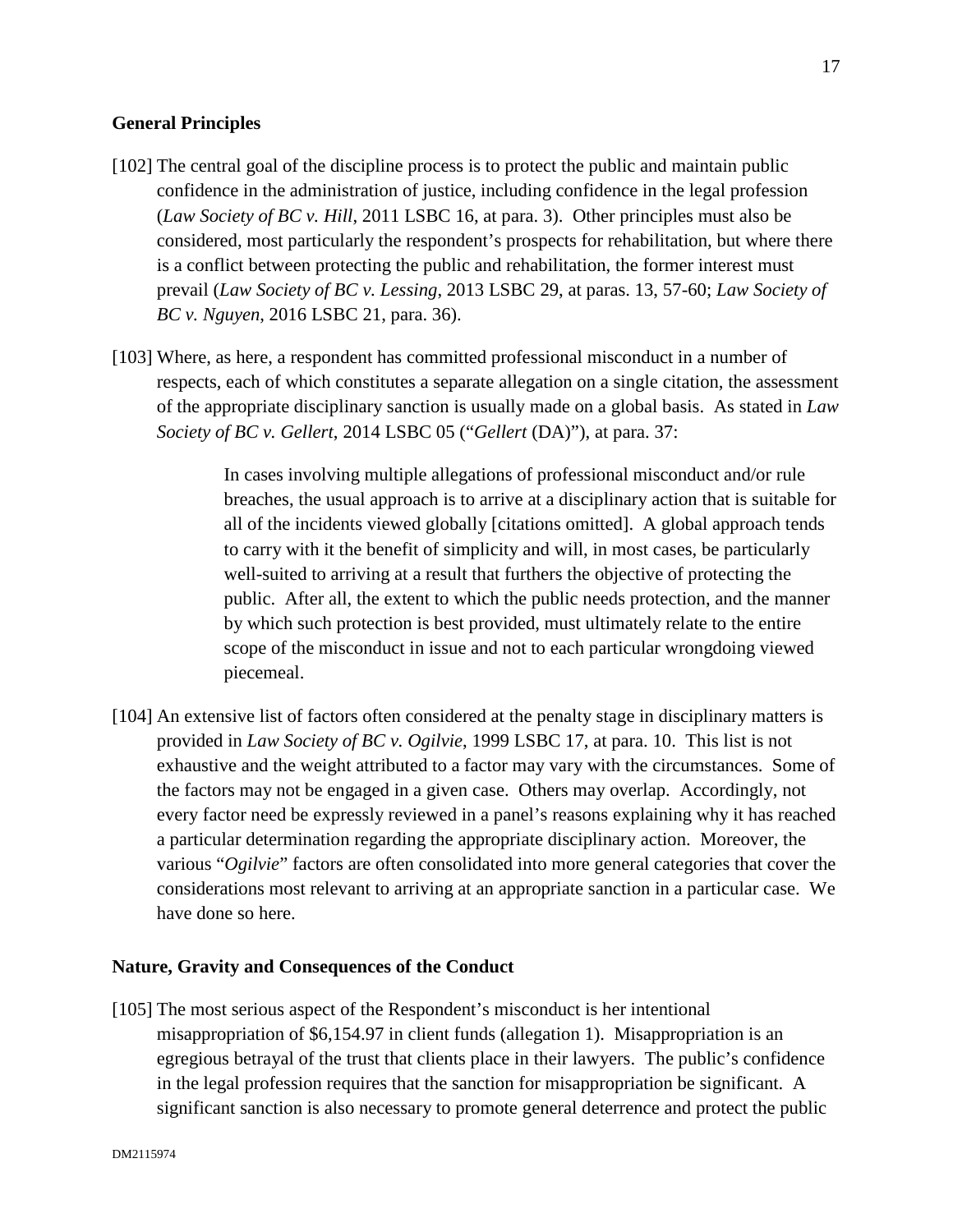from similar breaches in the future. The fact that the respondent has been rehabilitated and presents little or no risk of committing further misconduct is usually of little moment. Accordingly, absent rare and extraordinary circumstances, the appropriate disciplinary action for the intentional misappropriation of client funds will usually be disbarment, in particular where a substantial sum has been misappropriated. See *Law Society v. BC v. McGuire*, 2006 LSBC 20, at paras. 21-30; *Law Society of BC v. Goulding*, 2007 LSBC 39, at para. 4; *Law Society of BC v. Harder*, 2006 LSBC 48 ("*Harder* (DA)"), at paras. 55-64; *Law Society of BC v. Ali*, 2007 LSBC 57, at paras. 7-24 ("*Ali* (DA)"); *Gellert* (DA), at paras. 42-46; *Law Society v. BC v. Tak*, 2014 LSBC 57, at paras. 35, 45, 70-71.

- [106] The Respondent's misappropriation of \$6,154.97 in client funds was intentional. It was carried out by means of multiple improper withdrawals made over a 17-month period, and a substantial part of the funds were used to cover the Respondent's personal expenses. The amount in question – over \$6,000 – is not insubstantial. As noted in *Gellert* (DA), at para. 48, disbarment has been imposed in other cases where similar or even lesser amounts of money have been intentionally misappropriated from clients. In this respect, see also *Goulding*, at para. 7, and *Ali* (DA), at para. 16.
- [107] The other instances of professional misconduct committed by the Respondent are also serious. She paid herself with funds from trust without first delivering a bill to her clients. She also routinely removed funds from trust when the clients with respect to whom the funds were being withdrawn did not have sufficient money to cover the withdrawals. And over a substantial period of time, she failed to follow many of the required accounting procedures regarding both her trust and general accounts.
- [108] The Respondent's conduct in breaching an undertaking, and in affixing her electronic signature on a mortgage document filed with the Land Title Office when she did not possess a true copy of that document, is also serious because it undermines the fundamental principle of trust in a lawyer's word that is necessary if the legal system is to function properly and maintain the public's confidence.
- [109] On the other hand, there is no evidence before us to suggest that any client lost money as a result of the Respondent's misconduct, including, but not limited to, the misappropriation established with respect to allegation 1 in the Citation. To the contrary, when the Respondent closed her sole practice, she transferred the funds from her trust account to her new firm. When this transfer occurred, on April 21, 2014, there were trust shortages amounting to \$8,694.27. The Respondent made up the entire shortfall on April 23, 2014 by writing a personal cheque to her new firm.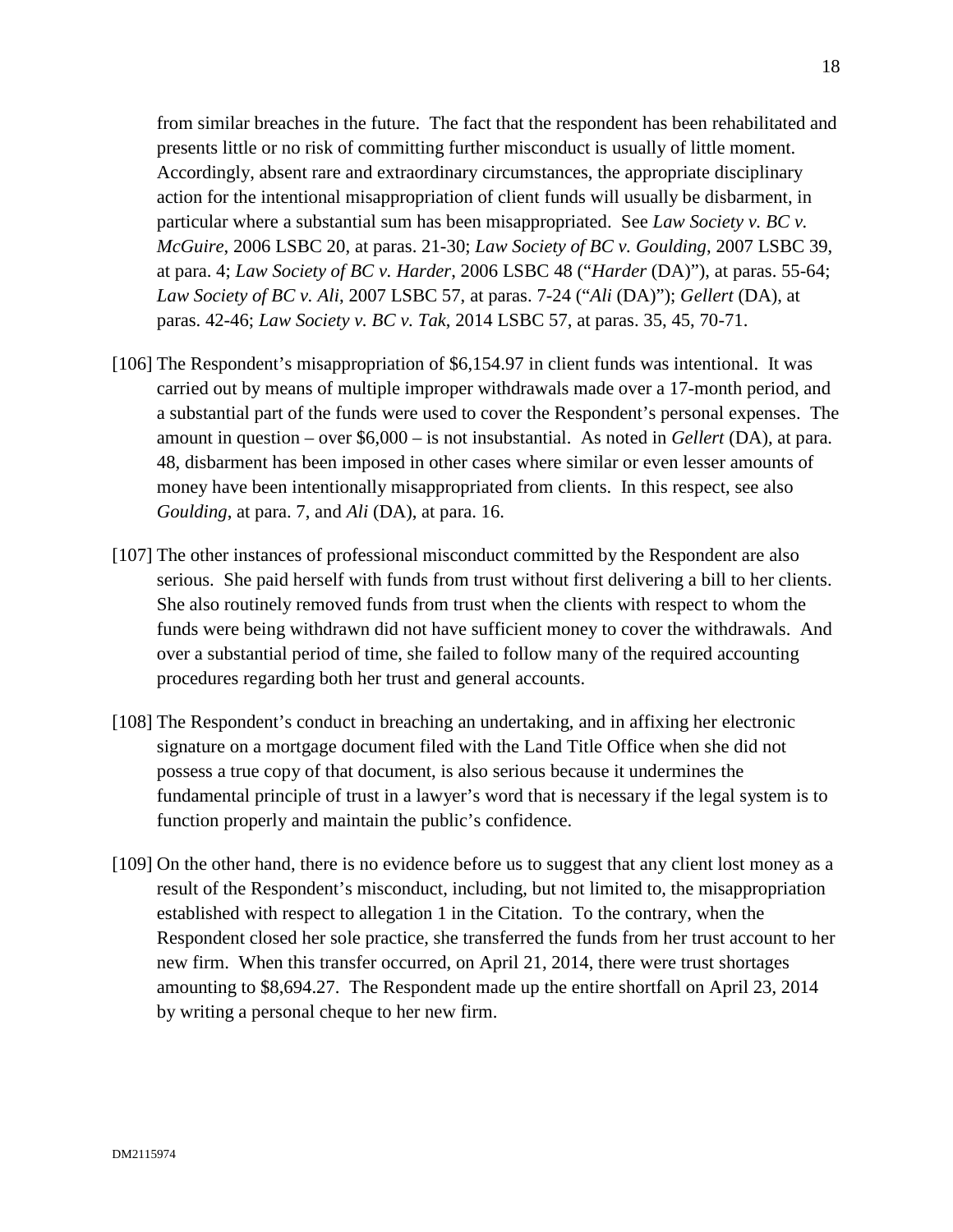## **Acknowledgement of the Misconduct and Remedial Action**

- [110] Following the compliance audit, the Respondent hired a bookkeeper and took steps to bring her accounting records up to date. As just noted, in April 2014 she eliminated all of her trust shortages by means of a payment of \$8,694.27 in personal funds.
- [111] The Respondent is remorseful and has apologized for her misconduct.
- [112] These are all mitigating factors.

## **Character of the Respondent and Her Professional Conduct Record**

- [113] We have been provided with minimal information regarding the Respondent, aside from a barebones review of her practice history. In particular, we have little information with which to assess her prospects for rehabilitation.
- [114] The Respondent has no professional conduct record, and at the time her misconduct occurred, she was a fairly new call who had just started as a sole practitioner. These are mitigating factors. Yet, in the circumstances of this case, they do not carry significant weight. All lawyers, no matter their level of experience, must fully appreciate the importance of adhering to the rules governing accounting (*Sahota* (Review), at paras. 14- 18). The same point applies with even greater force regarding the prohibition on the misappropriation of client funds.

## **Public Confidence in the Profession and the Disciplinary Process**

[115] We have already commented on the importance of protecting the public and promoting public confidence in both the legal profession and the ability of the Law Society to regulate and supervise its members' conduct. See, for example, paragraphs 47, 67, 77, 80, 88-89, 101-102, 104 above. These considerations are of primary importance where a respondent's misconduct includes the intentional misappropriation of client trust funds.

## **Range of Sanctions in Similar Cases**

- [116] In reviewing the range of sanctions in similar cases, we have focused on disciplinary decisions in which the respondent intentionally misappropriated client funds, including but not limited to, instances in which: (a) the amount misappropriated was roughly similar; (b) the lawyer was relatively inexperienced and had no professional conduct record; and/or (c) the lawyer also engaged in other types of professional misconduct.
- [117] In *Law Society of BC v. Currie*, [1994] LSDD 123, the respondent deliberately misappropriated \$2,800 from a client. He had taken the money as a retainer, but had not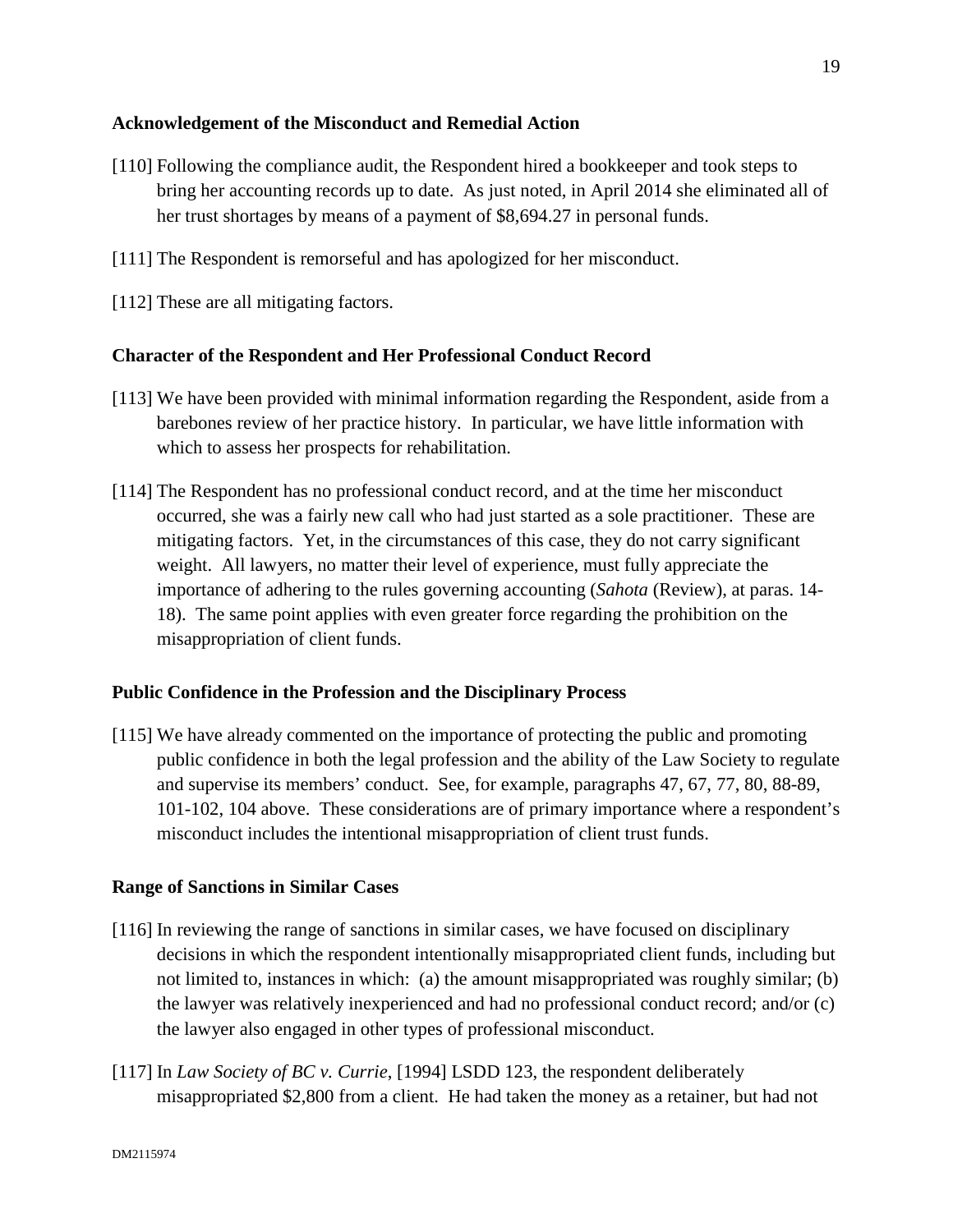deposited it into his trust account, and had put at least some of it into a personal account. The respondent also misled the client into believing that he had taken steps to incorporate a company on her behalf, as instructed, when he had not done so. His purpose in misleading the client was to avoid disclosing that he had misappropriated her funds. The respondent engaged in further professional misconduct by not responding to the Law Society. He was no longer a member of the Law Society at the time of the hearing, having voluntarily resigned, and was disbarred by the hearing panel.

- [118] In *Law Society of BC v. Peters*, 1999 LSBC 38, [2000] LSDD No. 10, the respondent deliberately misappropriated \$7,000 from a client by means of seven separate withdrawals. The money was used to pay personal expenses. She committed additional professional misconduct by failing to respond to the Law Society regarding three matters, failing to comply immediately with an order for the production of records under the *Legal Profession Act* and tendering to another lawyer a trust cheque that was not honoured by the bank due to insufficient funds. The respondent was relatively inexperienced and had overcome significant adversity to become a lawyer. She had been suffering from stress and depression and had no professional conduct record when the misconduct occurred (although she was later reprimanded for an unrelated matter). No longer a member of the Law Society due to non-payment of fees, she nonetheless wished to be able to return to the profession at some point in the future. She was on social assistance and had not repaid the misappropriated funds, although the Special Compensation Fund had reimbursed the client. The respondent was disbarred at first instance, and this result was affirmed on review.
- [119] In *Law Society of BC v. Hammond*, 2004 LSBC 32, the respondent misappropriated for his personal use about \$5,000 from two different clients. He committed additional professional misconduct by failing to honour four undertakings, failing to respond to the Law Society in six respects, engaging in the unauthorized practice of law, failing to report a judgment made against him to the Law Society and failing to remit tax withholdings deducted in respect of employees. The respondent's professional conduct record contained three conduct reviews. In the absence of any evidence pointing to extraordinary extenuating circumstances, he was disbarred.
- [120] In *Ali*, the respondent committed professional misconduct by misappropriating approximately \$4,250 in client funds, failing to pay practice debts, using funds collected for GST, PST and employee income tax for personal matters, failing to respond to the Law Society, failing to keep adequate trust and general accounting records and not reporting an unsatisfied judgment. She had no prior record of misconduct and appears to have repaid most, or perhaps even all, of the misappropriated funds (*Ali* (F & D), at paras. 15, 18, 23). However, most of the instances of misappropriation had been deliberate (*Ali* (F & D), at paras. 84, 87, 90, 96). The respondent had ceased to be a member of the Law Society for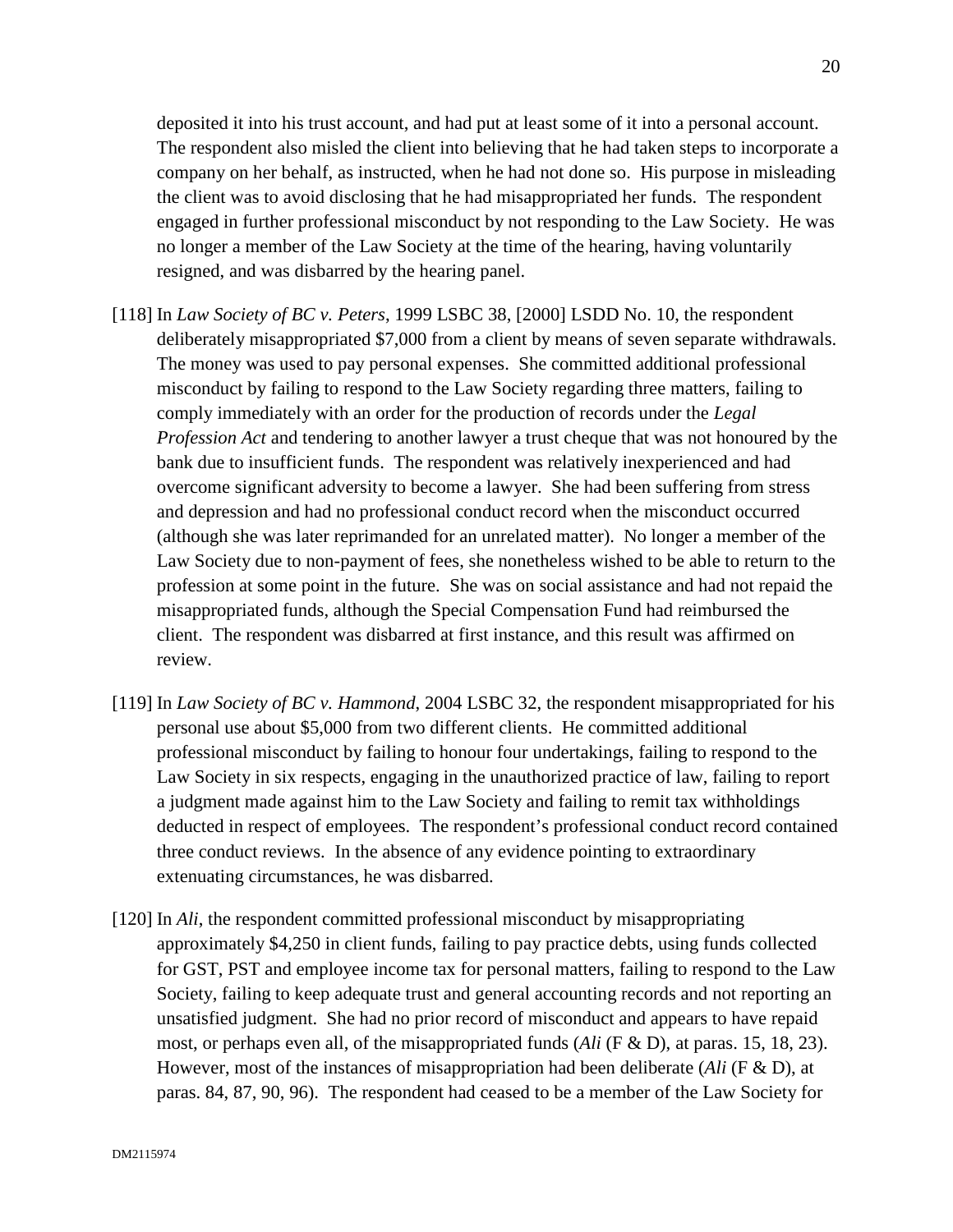failure to pay her fees and, while not appearing at the hearing, had sent a letter apologizing for her "many mistakes" and expressing an intention to resign. There was no evidence of exceptional circumstances justifying a remedy short of disbarment for misappropriating the funds. The hearing panel therefore disbarred the respondent.

- [121] In *Law Society of BC v. Hainer*, 2007 LSBC 48, the respondent deliberately misappropriated at least \$7,520 from eight clients over a nine-month period, using misleading documentation to carry out the scheme. The respondent was a junior lawyer with no prior history of misconduct. The respondent did not appear at the penalty phase of the hearing. There being no evidence of any mitigating factors to explain her actions, she was disbarred.
- [122] In *Goulding*, the respondent misappropriated \$3,050 from a client. He committed additional professional misconduct by failing to respond to the Law Society regarding three different matters, failing to competently represent the client whose funds were misappropriated and not handling that client's funds in accordance with the Law Society's Rules. None of the misconduct involved misleading the client or the Law Society. The respondent was an experienced lawyer with no prior record of misconduct. He was no longer a member of the Law Society and did not appear at the hearing. There was no evidence of any exceptional circumstances that might have justified a sanction other than disbarment. The hearing panel therefore ordered that the respondent be disbarred.
- [123] In *Harder*, the respondent had committed professional misconduct by intentionally misappropriating client funds of between \$42,000 and \$56,000, failing to provide competent service, failing to remit funds collected for GST and PST, failing to comply with accounting rules, failing to include a reasonable description of services rendered in client accounts, failing to properly supervise an employee, failing to deliver an account prior to withdrawing funds from trust, failing to pay Law Society fees and failing to file a Form 47. He was an experienced lawyer with no prior history of misconduct. The respondent was of previous good character and had been suffering from significant depression at the time in question. These mitigating factors did not, however, constitute extraordinary circumstances justifying departure from the usual sanction meted out where funds are wilfully misappropriated. The hearing panel therefore disbarred the respondent.
- [124] In *Gellert*, the respondent committed professional misconduct by deliberately misappropriating about \$14,000 in client trust funds, making discourteous and threatening remarks regarding a Law Society auditor and failing to respond to the Law Society. He also breached various Law Society Rules by issuing trust cheques payable to cash and failing to maintain proper trust accounting records. The respondent was an experienced lawyer. He had previously been suspended for 18 months regarding 12 instances of professional misconduct, which included misappropriating \$182.40 in client funds, failing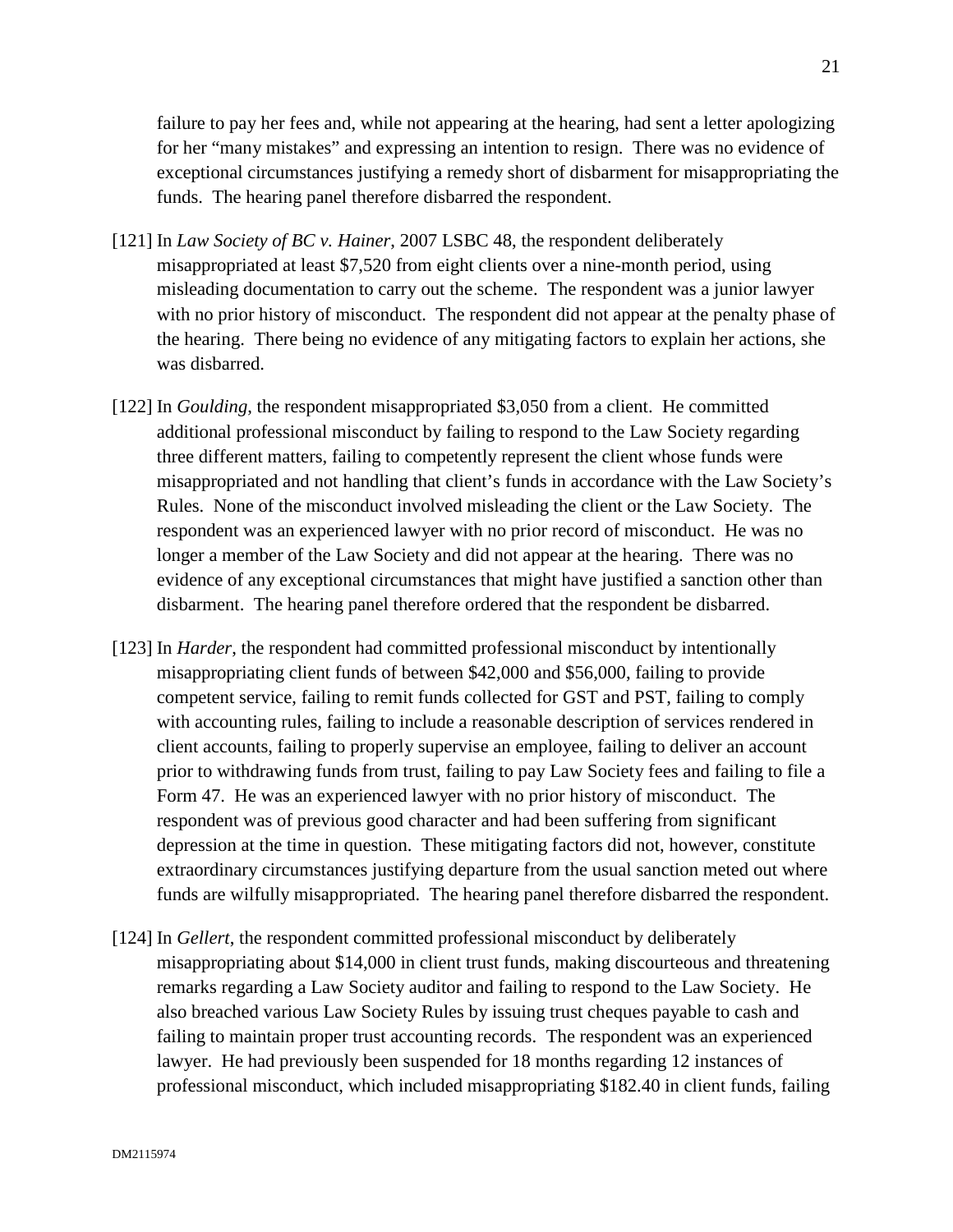to remit GST and PST remittances, failing to provide competent service, failing to respond to the Law Society and breaching an undertaking. The respondent had ceased to be a member of the Law Society for non-payment of fees and did not appear at the hearing. No mitigating circumstances were brought to the hearing panel's attention. The hearing panel therefore concluded that disbarment was necessary to ensure that the public was adequately protected and to preserve public confidence in the legal system.

- [125] There exist some cases in which misappropriation has not led to disbarment. For instance, in *Sahota*, the respondent committed professional misconduct by misappropriating client funds, withdrawing trust funds on behalf of a client when he had insufficient funds on deposit to that client's credit, failing to immediately remedy trust shortages in relation to a number of clients, failing to deposit trust funds in a trust account as soon as practicable, maintaining more than \$300 of his own money in his pooled trust account and failing to keep proper accounting records. The misappropriation of trust funds was not intentional but rather arose through gross negligence. Specifically, the respondent's accounting records were so poorly kept that on 51 occasions he withdrew money from trust on behalf of a client who did not have sufficient credit to cover the withdrawal, the result being a trust shortage. No client lost any money as a result of the respondent's conduct and he gained no direct financial benefit from his misconduct. The respondent had no prior discipline history and had only been practising for a few years. The risk of future misconduct could be eliminated by restricting the respondent from practising in the area of real estate. The respondent sought a reprimand, while the Law Society asked for a suspension of six to 12 months plus the imposition of certain practice restrictions. The hearing panel agreed to impose the practice restrictions but suspended the respondent for only one month. On review, the review board found that the hearing panel had erred in various respects and held that the minimum appropriate range of suspension was between three and six months. It imposed a suspension of three months, which included the onemonth suspension already served by the respondent.
- [126] The misappropriation in *Sahota* is comparable to the Respondent's professional misconduct as described in allegation 3 of the Citation. That is, by writing a trust cheque without having sufficient funds on deposit with respect to the client on whose behalf the money was being withdrawn, both Mr. Sahota and the Respondent improperly used other clients' funds to cover the resulting trust shortfalls (*Sahota* (F & D), at paras. 47, 73-74). Mr. Sahota engaged in this conduct 51 times, while the Respondent did so on 62 occasions. However, the Respondent also committed the professional misconduct set out in allegation 1 of the Citation by intentionally misappropriating just over \$6,000 in client funds, a substantial portion of which was used to pay her personal expenses. Mr. Sahota did not engage in this sort of misconduct. His misappropriation of funds was unintentional and did not inure to his personal financial benefit. Further, Mr. Sahota did not fail to honour an undertaking or file a misleading document with the Land Title Office in breach of the *Land*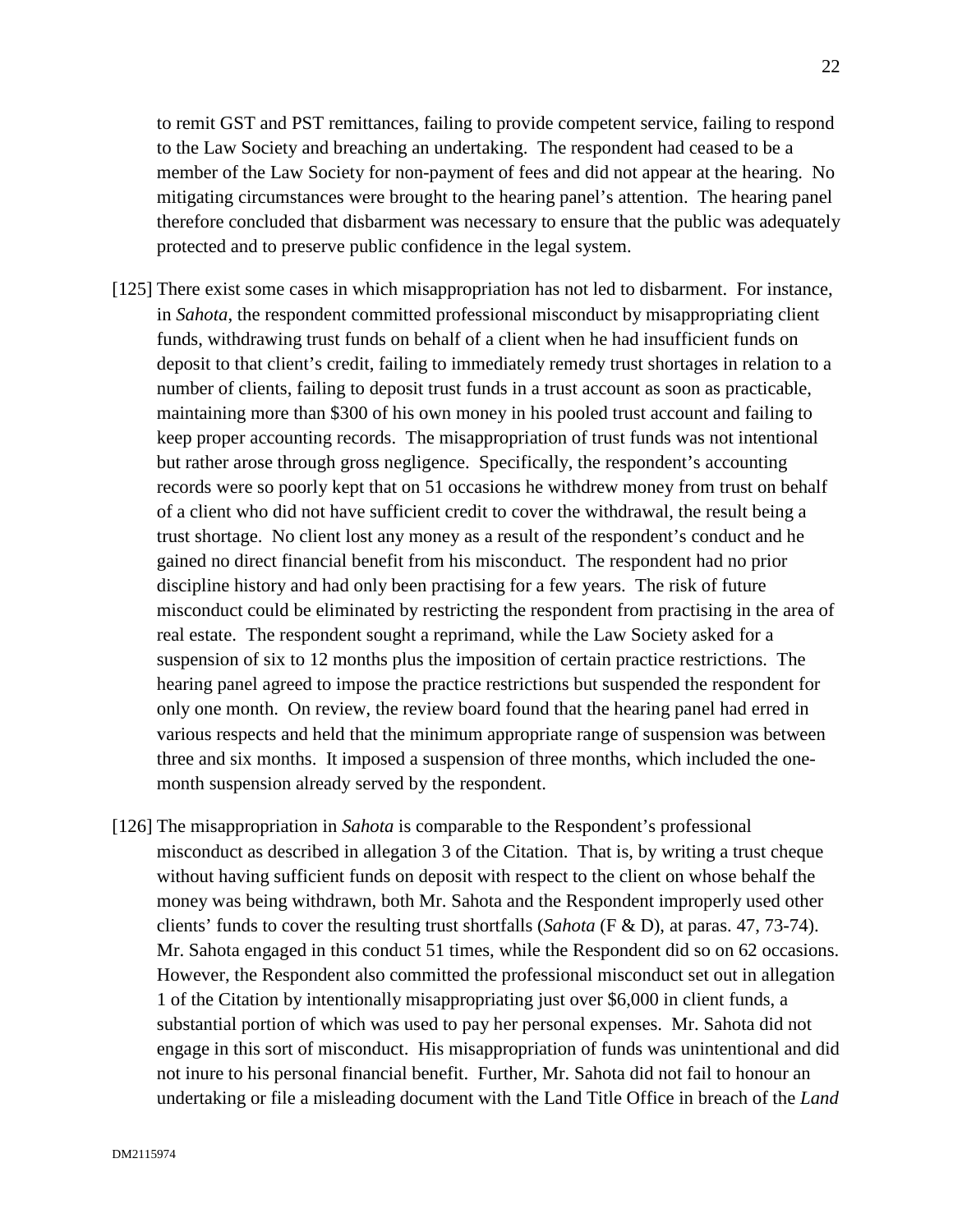*Title Act*. The outcome in *Sahota* does not, therefore, support the proposition that the penalty proposed by the parties in the Respondent's case falls outside the range of fair and reasonable disciplinary outcomes in the circumstances.

- [127] Another recent case in which misappropriation did not result in disbarment is *Law Society of BC v. Sas*, 2016 LSBC 03. There, the respondent was closing her sole practice prior to joining a firm of lawyers. Instead of returning trust funds to 22 former clients, she issued accounts for disbursements totalling \$1,947.39 when she knew, or ought to have known, that these disbursements had not been incurred. The respondent also withdrew trust funds without immediately delivering bills to a number of former clients. The respondent had since returned the misappropriated monies. The hearing panel emphasized that the misappropriation took place for the purpose of eliminating amounts held in trust and cleaning up accounting records and not for the purpose of enriching the respondent (*Sas*, at paras. 58-60, 67, 69, 84-85, 87). The respondent had an exemplary reputation and record of service to the bar and the community. The Law Society sought a suspension of between three and six months. The hearing panel imposed a four-month suspension. This suspension was upheld on review, the review board noting that "the fact that the mitigating *Ogilvie* factors outweighed the aggravating factors allowed the panel to depart from disbarment as the appropriate penalty for misappropriation of trust funds" (*Law Society of BC v. Sas*, 2017 LSBC 08, at para. 97).
- [128] Unlike in *Sas*, the Respondent intentionally misappropriated funds for her personal use. The amount of money taken was also more substantial, and the Respondent engaged in a wholesale breach of numerous accounting rules which, among other things, resulted in 62 trust shortages totalling over \$240,000. Finally, she failed to honour an undertaking and filed a misleading document with the Land Title Office in contravention of the *Land Title Act*. Consequently, the result in *Sas* does not lead us to conclude that disbarment falls outside the fair and reasonable range of disciplinary actions in the circumstances of this case.
- [129] Many of the remaining cases in which misappropriation has not led to disbarment are discussed in *Harder* (DA), at paras. 37-45, and *Hainer*, at para. 5. These cases are distinguishable from the Respondent's case largely for the reasons noted in *Harder* and *Hainer*. For example, in a number of these cases the misappropriation was not intentional. In others, there appears to have existed exceptional mitigating circumstances. Still, others involved conditional admissions to which deference was owed by the hearing panel deciding the matter (i.e., disbarment may have been the result had the issue of penalty been contested and the hearing panel thus been free to impose whatever disciplinary action it reasonably thought appropriate in the circumstances). Finally, some of these cases are arguably out of step with current views as to when it may be appropriate not to disbar a respondent who has misappropriated a client's funds. Ultimately, in our view the cases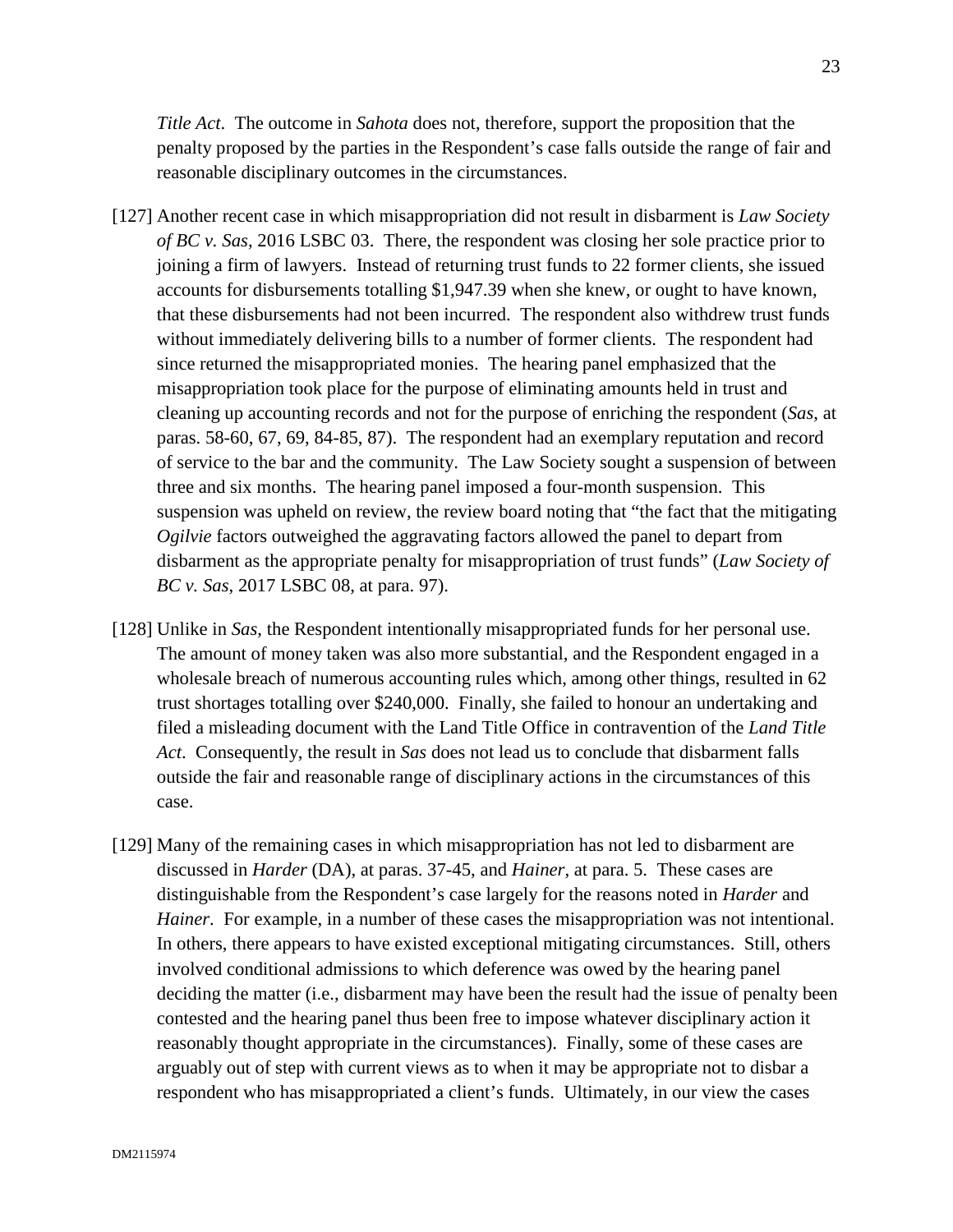discussed in *Harder*, at paras. 37-45, and *Hainer*, at para. 5, do not justify the conclusion that the penalty proposed by the parties in this case falls outside the range of fair and reasonable disciplinary outcomes in all the circumstances.

#### **Conclusion**

[130] Given the factors discussed above, we conclude that the penalty proposed by the parties, namely the Respondent's disbarment, falls within the range of fair and reasonable disciplinary outcomes in the circumstances of this case. In particular, the Respondent's disbarment is a fair and reasonable response to her intentional misappropriation of just over \$6,000 in client funds, given the need to ensure that the public is adequately protected and to preserve public confidence in the legal profession. There is no evidence of exceptional mitigating circumstances that would render disbarment an unreasonable penalty. We therefore accept the Respondent's conditional admission and order that the Respondent be disbarred pursuant to s. 38(5)(e) of the *Legal Profession Act*.

#### **COSTS AND NON-DISCLOSURE ORDER**

- [131] The Law Society seeks costs of \$700, which the Respondent has agreed to pay. This amount is consistent with Item 25 of Schedule 4 – Tariff for Discipline Hearing and Review Costs. Under Item 25, the range of costs is \$1,000 to \$3,500 for a Rule 4-30 hearing. We therefore order that the Respondent pay costs of \$700. Given the lack of information regarding the Respondent's financial circumstances, she will have until March 31, 2019 to pay the award of costs.
- [132] The Law Society also seeks an order under Rule 5-8(2) that the portions of the exhibits that contain privileged or confidential client information not be disclosed to members of the public. We agree that imposing this restriction is necessary to protect the legitimate privacy interests of the Respondent's clients and thus grant the requested order.

## **SUMMARY OF ORDERS AND INSTRUCTIONS TO THE EXECUTIVE DIRECTOR**

[133] We order that:

- a. the Respondent be disbarred;
- b. the Respondent pay costs to the Law Society in the amount of \$700, to be paid no later than March 31, 2019; and
- c. if any person, other than a party, seeks to obtain a copy of any exhibit filed in these proceedings, the names of any clients, as well as all information that might